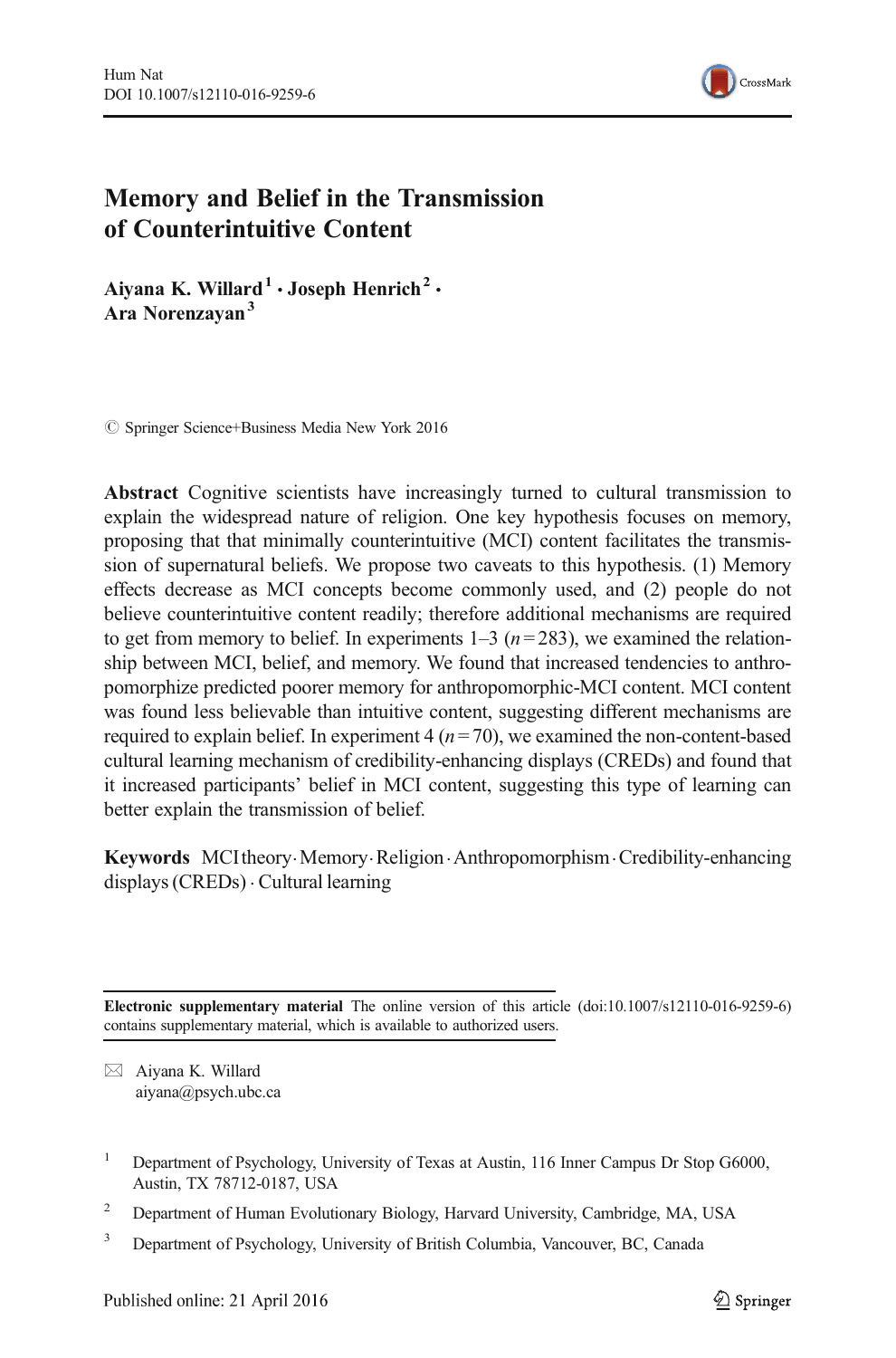One of the more prominent and influential hypotheses in the cognitive science of religion is minimally counterintuitive (MCI) content (see Atran & Norenzayan [2004a;](#page-20-0) Barrett [2004](#page-20-0); Boyer [2001](#page-20-0); Boyer [2003\)](#page-20-0). This hypothesis suggests that religious representations are widespread because they are uniquely adapted to exploit the structures of our minds by violating reliably developing intuitive understandings of the world (Barrett & Nyhof [2001](#page-20-0); Boyer & Ramble [2001\)](#page-20-0). More specifically, supernatural content violates our core ontological assumptions of the world. It is therefore distinctive and more memorable than non-supernatural content. This memory bias makes religious ideas "stick" and remain in human minds across generations. In this way, MCI theory is a parsimonious and wide-reaching account of the cultural contagion of religious beliefs.

Recent developments in the cognitive science of religion have called this hypothesis into question (Gervais et al. [2011](#page-20-0); Henrich [2009;](#page-21-0) Purzycki & Willard [2015](#page-21-0); Russell & Gobet [2013](#page-21-0)). One of the early objections is termed the Mickey Mouse problem (Atran [2002;](#page-20-0) Atran & Norenzayan [2004a](#page-20-0)). Simply put, if minimal counterintuitiveness is all that is required for religious concepts to take root, then why is Mickey Mouse, an MCI concept, not treated as a god? This problem has been broadly reframed as the Zeus problem: why don't people readily believe in, and worship, other people's gods as much as they do their own gods? Why don't Christians believe in Zeus (and start worshipping him), if he has similar MCI properties to the Christian God (Gervais  $\&$ Henrich [2010\)](#page-20-0)? The exact same mental representation of a supernatural agent can ignite faith in some people but only incredulous mirth in others. The MCI hypothesis is silent about why some MCI content becomes the center of a powerful belief system, whereas others do not.

Other criticisms have come in the form of the cognitive structures required for MCI theory to create a unique and persistent memory effect (see Purzycki & Willard [2015\)](#page-21-0). MCI violations are violations of core ontological categories, or innate intuitions about how the mind works. This view has been countered with the suggestion that many MCI violations are schematic rather than ontological in nature (Purzycki [2010;](#page-21-0) Upal [2010\)](#page-21-0). Simply put, this would place MCI violations in the "things we find surprising" category more generally, and not as specific and persistent violations of ontological assumptions. This would mean that there is no difference between how we process information about something unusual, like a pink elephant, and something impossible, like an invisible elephant, other than the degree of surprise we feel. Further, this would suggest that once MCI ideas are accepted and commonplace, new schemas would be created that incorporate these ideas. New ideas that are consistent with these schemas will not be violating any of our expectations and should therefore not show a bias in memory. This implies that while counterintuitiveness might account for the spread of certain mental representations, it cannot explain the persistence of supernatural or other religious beliefs in particular. We will call this perspective the schema or schematic view of MCI content.

Here, we underline these concerns and provide a partial solution (see Atran & Henrich [2010;](#page-20-0) Henrich [2009\)](#page-21-0). We wish to address the issue of belief and distinctiveness in three hypotheses:

1. We hypothesize that MCI content is not readily believed, and thus it demands additional mechanisms to prompt belief. Minimal counterintuitiveness may, under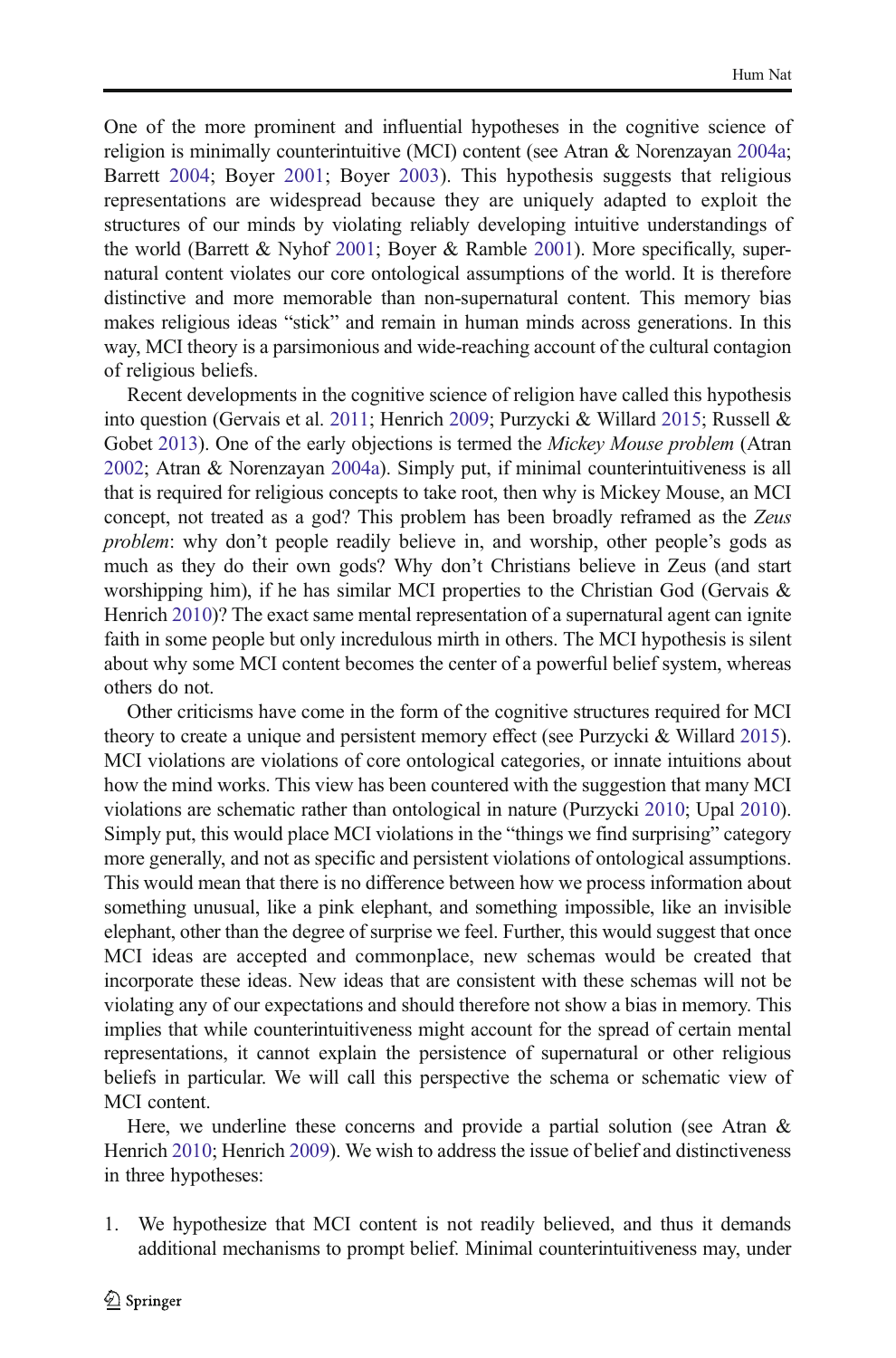some conditions, make a concept more memorable, but it consistently makes it less believable.

- 2. We further hypothesize that people who more readily engage in the MCI-like thought processes of anthropomorphism should have an attenuated memory effect for this type of content. Frequent use should change schemas. This would be evidence that MCI violations are schematic in nature and that these types of beliefs can be updated with new experiences and expectations of the world.
- 3. We hypothesize that non-content-based cultural learning mechanisms can play a role in overcoming the problem of belief for MCI content. We propose that exposure to credibility-enhancing displays (Henrich [2009](#page-21-0)) can instill commitment to MCI content despite its inherent unbelievability.

## What Is MCI?

The MCI hypothesis has played an important role in the cognitive science of religion (Atran & Norenzayan [2004a;](#page-20-0) Barrett [2004;](#page-20-0) Barrett [2008b](#page-20-0); Boyer [1994](#page-20-0); Boyer [2001;](#page-20-0) Boyer [2003](#page-20-0)). The hypothesis rests on the idea that human minds possess innate or reliably developing ontological categories governed by core knowledge domains, such as folk physics, folk biology and folk psychology (see Spelke & Kinzler [2007;](#page-21-0) Wellman & Gelman [1992\)](#page-22-0). A concept becomes minimally counterintuitive when an implicit feature that pertains to one of these categories is mildly but systematically violated (e.g., an object that can pass through walls), or an implicit feature gets transferred to an object or animal to which it should not apply (e.g., a statue that knows your thoughts). These violations are attention-arresting and inferentially rich and therefore encourage further cognitive processing that facilitates their cognitive stabilization and cultural transmission. However, they are not radical departures from common sense and do not rupture completely ordinary expectations that would otherwise render them incomprehensible (Atran & Norenzayan [2004a;](#page-20-0) Sperber [1996](#page-21-0)).

What differentiates MCI concepts from ones that are simply bizarre (see Lang [1995;](#page-21-0) McDaniel et al. [1995;](#page-21-0) Riefer & Lamay [1998](#page-21-0)) is that the violations are about *core* ontological categories such as physical object, living form, or person—not just our learned expectations of the world (Barrett [2008a\)](#page-20-0). It has been argued that violations of these knowledge domains are surprising to us in a more fundamental way (Barrett  $\&$ Nyhof [2001](#page-20-0)), and we pay more attention to these violations and remember them better than we do ideas consistent with expectations. The MCI hypothesis asserts that this increased memorability allows MCI concepts to spread at a greater rate than intuitive concepts or maximally counterintuitive concepts, leading to a world full of myths and stories about the supernatural.

#### Previous Research on the MCI Effect

Two foundational studies established this MCI effect (Barrett & Nyhof [2001;](#page-20-0) Boyer & Ramble [2001](#page-20-0)). Both of these studies used stories that contained sets of intuitive and MCI items, and found that people remembered more of the MCI items than the intuitive ones. Norenzayan and colleagues (2006, study 2) analyzed Grimms' fairytales and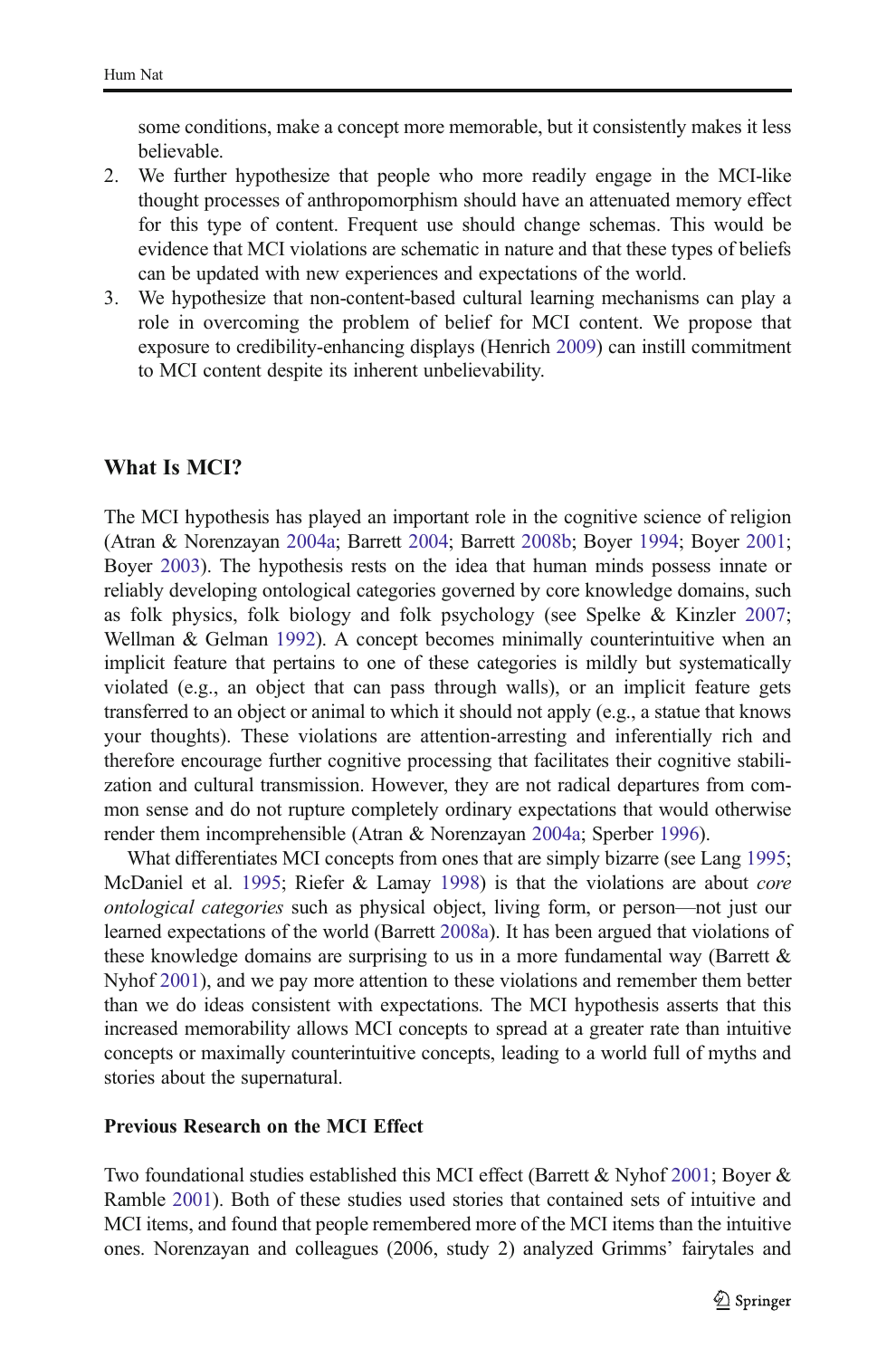found that stories with two or three MCI violations (but not more) were the most wellknown. Another showed that the Roman prodigies with minimally counterintuitive content,<sup>1</sup> collected between 218 and 44 BCE, are more likely to be recorded than ones with only bizarre or intuitive content (Lisdorf [2004](#page-21-0)).

Other research has looked at the narrative context in which MCI content is presented (Gonce et al. [2006](#page-21-0); Upal [2010](#page-21-0); Upal et al. [2007](#page-21-0)). Their findings suggest that the memory bias for MCI content is only apparent when the content is not expected. When stories are prefaced with "In a dream" or presented as science fiction, the memory bias disappears. This is a potential problem for myths and fairytales, where MCI content should be expected (Gonce et al. [2006](#page-21-0)), but it also adds support to a schema view of the MCI memory effect (Upal [2010\)](#page-21-0). If expecting MCI content means that the content is no longer surprising and requiring of special attention, then the possibility that MCI content is driving the spread of these types of cultural information is called into question.

#### Distinctiveness and MCI Theory

The first time a person hears that trees can understand and remember their conversations, clearly they will find this statement distinctive and potentially memorable. Still, what happens when that person has become well acquainted with this concept? How would they see it if they had been raised since birth with this as a belief? Humans are amazingly adaptable to novel concepts and artifacts. Magnets and helium balloons are "counterintuitive" items we see as commonplace. This problem of declining distinctiveness rests on the tension between whether these concepts exist as unchangeable core concepts or whether they are part of updatable schemas of the world. This tension has been addressed in greater detail elsewhere (see Purzycki & Willard [2015](#page-21-0)).

For the MCI hypothesis to explain the persistence of many supernatural representations, it has to go beyond a description of what happens when people come in contact with an unusual idea and account for the persistence of these beliefs over time. A key question, therefore, is whether the memory bias remains when these ideas become more schema-consistent, and therefore unlikely to violate expectations of the world.

## The Problem of Belief

The fact that people can become deeply and powerful committed to religious concepts is part of what makes them so intriguing. Though it is clear that not all supernatural ideas are believed in (consider fairytales), and not all religious traditions hold belief as the main defining component of religious devotion (Cohen et al. [2003;](#page-20-0) Purzycki & Sosis [2011](#page-21-0); Shariff et al. [2014\)](#page-21-0), belief still remains a powerful motivating factor for the way people relate to some core supernatural ideas. The very fact that these concepts are "counterintuitive" should suggest that they are less believable than our intuitive perceptions of the world. Nevertheless, people are willing to offer time and resources to, and possibly even die for, beliefs that are inherently unverifiable and contradictory

<sup>&</sup>lt;sup>1</sup> Prodigies are anecdotes or microstories about transgressions in the natural order of the cosmos. Prodigies were reported to the Senate, who decided which were genuine and should be recorded.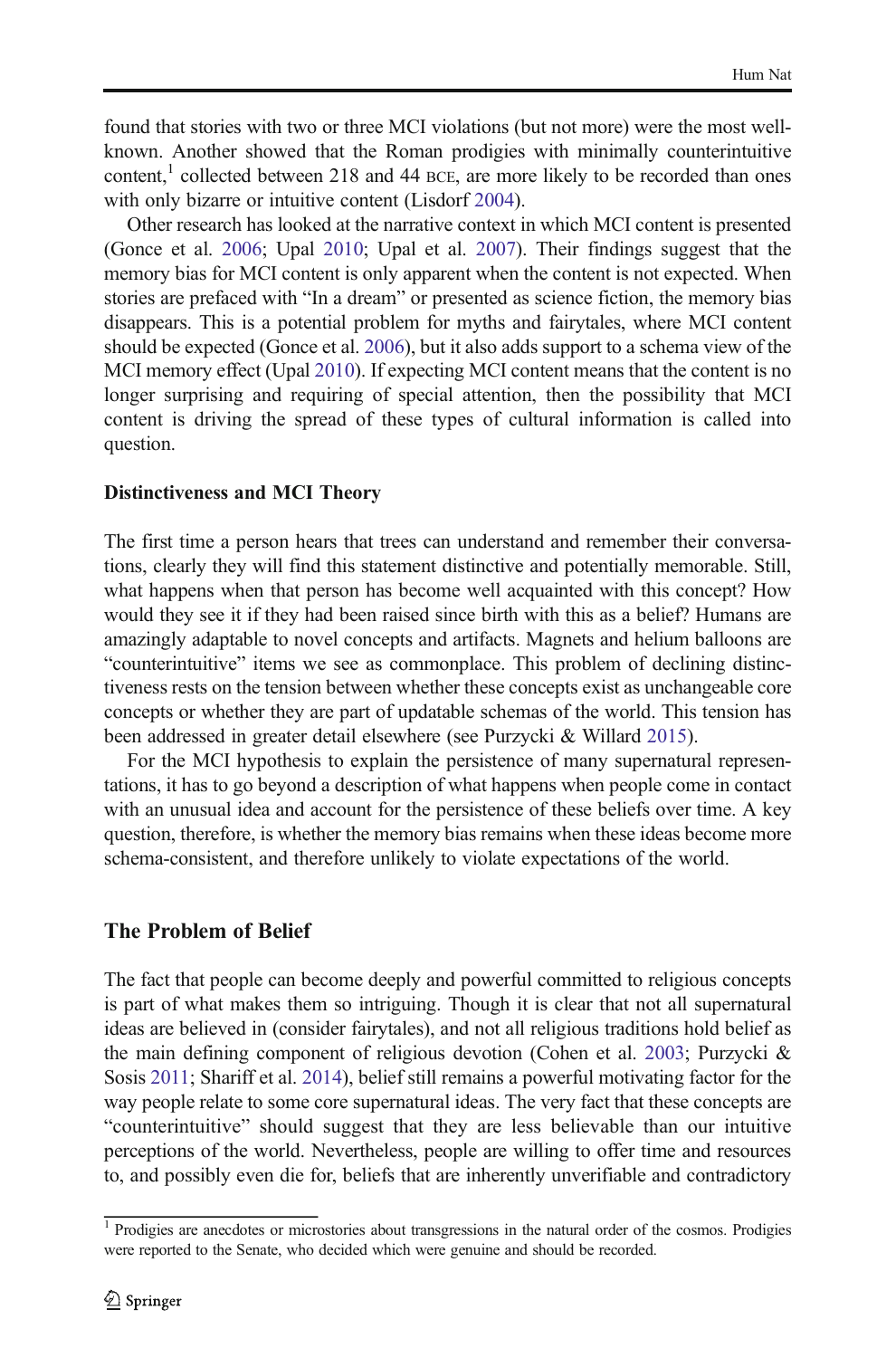to the way we intuitively see the material world. This puzzling finding brings us to a fundamental question in the relationship between MCI concepts and the supernatural. How do people come to believe in and commit to these unintuitive ideas?

MCI content should be, on average, less believable than intuitive content *because* MCI content violates our intuitions about the world. These intuitions exist based on our experience of the world, either in our lifetimes or as they have been encoded into our genes through generations, and they exist because of the benefit they give in accurately predicting the world.<sup>2</sup> From an evolutionary point of view, it is expected that people are skeptical of claims that defy experience or expectations (Bergstrom et al. [2006;](#page-20-0) Harris & Koenig [2006\)](#page-21-0).

Based on these ideas we hypothesize here that MCI content is less believable than intuitive content and additional mechanisms are required to make MCI content the center of genuine belief. Still, this question of belief has yet to be empirically explored.

### Cultural Learning and Credibility-Enhancing Displays (CREDs)

Thus far, we have articulated two ideas about MCI content and belief: (1) when MCI content involves ideas we call "religious," it is not merely represented and remembered, it contains commitment or belief; (2) MCI content, as a violation of our intuitions about the world, should be particularly unbelievable—otherwise we would lose much of the benefit of having these intuitions in the first place. The second observation might seem self-evident—after all, counterintuitiveness suggests the absence of believability. Yet, to the extent that this is empirically true, we are left with an apparent paradox: if MCI content is memorable, but less believable, how do we explain both its prevalence in religions and the deep faith they can inspire? One answer, we suggest, might be found in cultural learning mechanisms that can facilitate the spread of beliefs even if they are intuitively implausible.

Several cultural learning mechanisms are likely to be involved in the transmission of religious beliefs. Henrich (Henrich [2009\)](#page-21-0) has proposed a mechanism that is relevant to difficult-to-verify beliefs: credibility-enhancing displays (CRED). The CRED hypothesis suggests that we learn beliefs from others to the extent that these beliefs are backed up by credible displays. When someone behaves in a way that is credible and consistent with their beliefs, such as by giving tithes to the church they claim to believe in, or eating a mushroom they claim is not poisonous, their associated beliefs become more plausible and more likely to be acquired by observers. Their actions underwrite their words.

CREDs are actions that a person would be unlikely to engage in unless they truly believed their expressed conviction. This cultural learning bias helps learners navigate a world in which others should want to convince them of untrue things for selfish reasons (e.g., the advertising industry, lawyers, and politicians). The classical example for religion would be the pairing of verbal statements about beliefs in life after death and the actions of martyrdom. Martyrdom is powerful as a transmitter of the faith because it

 $\frac{2}{2}$  Elsewhere we have hypothesized that most religious concepts, and concepts that are labeled as MCI, are actually supported by core intuitions about the world rather than being violations of those intuitions (Purzycki & Willard [2015](#page-21-0); Willard & Norenzayan [2013](#page-22-0)).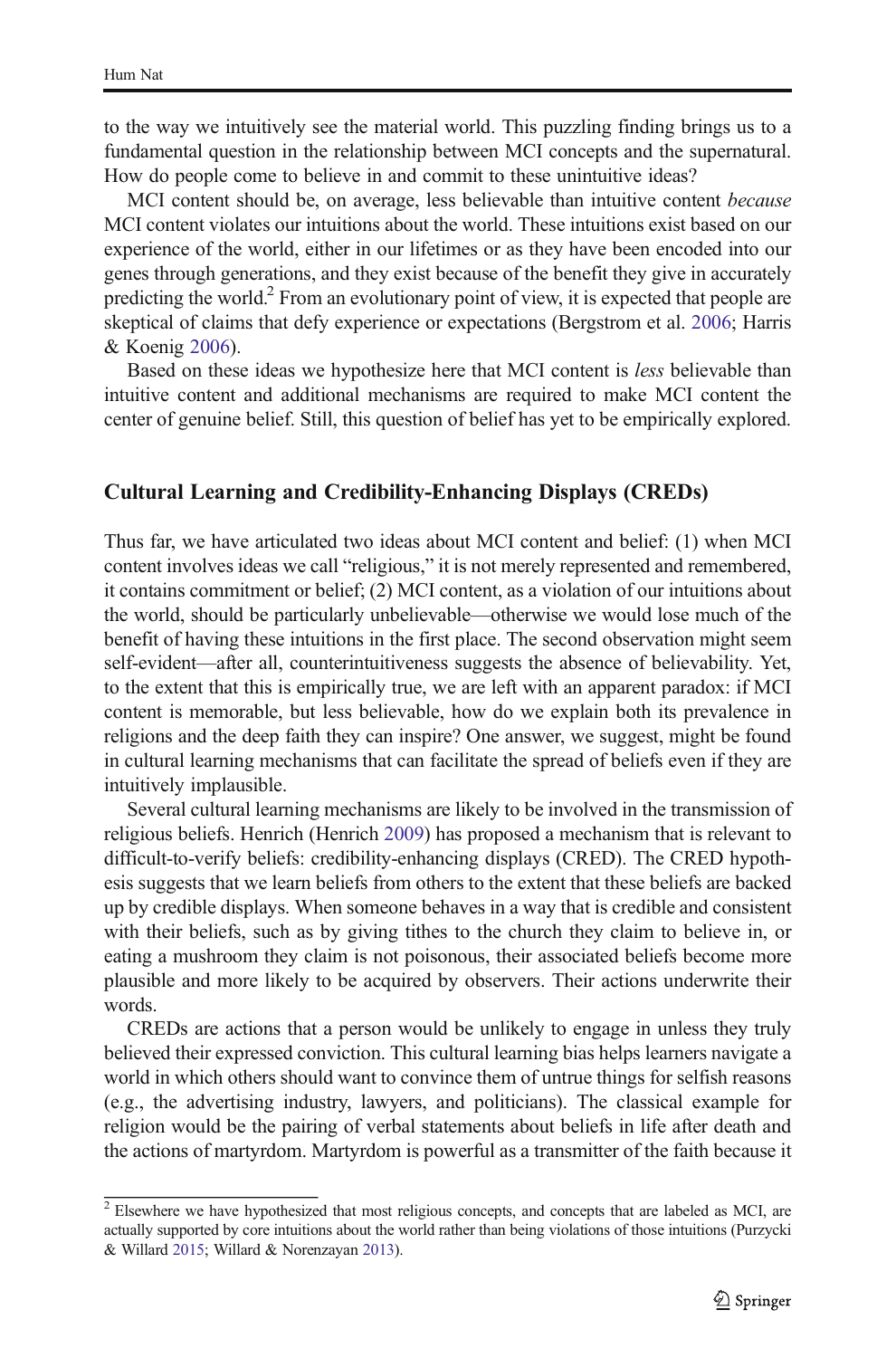shows that—if nothing else—the martyr must have unreservedly held the belief he or she verbally expressed.

# Overview of Experiments

We conducted four experiments to explore these ideas. Experiments  $1-3$  establish that counterintuitive representations are less believable than intuitive representations, even when they are more memorable. We also tested whether individual differences in trait anthropomorphism—that is, a chronic tendency to apply human characteristics widely to nonhuman things (Waytz et al. [2010a\)](#page-21-0)—moderates the memory effect for similar content. We hypothesized that high anthropomorphizers should show less memory bias for anthropomorphic content then low anthropomorphizers simply because they find anthropomorphic content less distinctive. Finally, experiment 4 tests the hypothesis that MCI content can become believable through cultural learning. We assess if witnessing a CRED would enhance people's willingness to endorse or believe in science news stories independent of MCI content.

# Experiments 1–3

In the first three experiments, we address the question of believability of MCI content across three different types of stimuli. This was done by comparing ratings of believability for intuitive and counterintuitive content. We also assessed the impact of individual differences in the tendency to use one particular type of MCI content anthropomorphic content—on the memory bias for MCI content. Anthropomorphism reliably varies across individuals and affects how people interact in the world in predictable ways (Epley et al. [2008a;](#page-20-0) Epley et al. [2008b](#page-20-0); Waytz et al. [2010a;](#page-21-0) Waytz et al. [2010b\)](#page-21-0), and this variation allows us to test the hypothesis that MCI content that is more expected is less memorable. We used a validated scale of anthropomorphism (the IDAQ: Waytz et al. [2010a\)](#page-21-0) to assess the willingness to attribute human-like states to animals, nature, and technology.

### **Methods**

Participants All participants were recruited from a university human subject pool and given course credit for their participation (Table [1\)](#page-6-0).

Materials Each of the three experiments used a different set of stimuli to assess the memorability and believability of MCI versus intuitive content. They are as follows:

Exp. 1: Folktales Three different "folktales" were constructed by the experimenters (see ESM). Each story had three different versions pertaining to each of the categories (anthropomorphic-MCI, physical-MCI, social-intuitive), for a total of nine stories, all approximately 200 words in length. The stories were constructed to be easily divisible into individual "concepts" for coding purposes and so the content type could be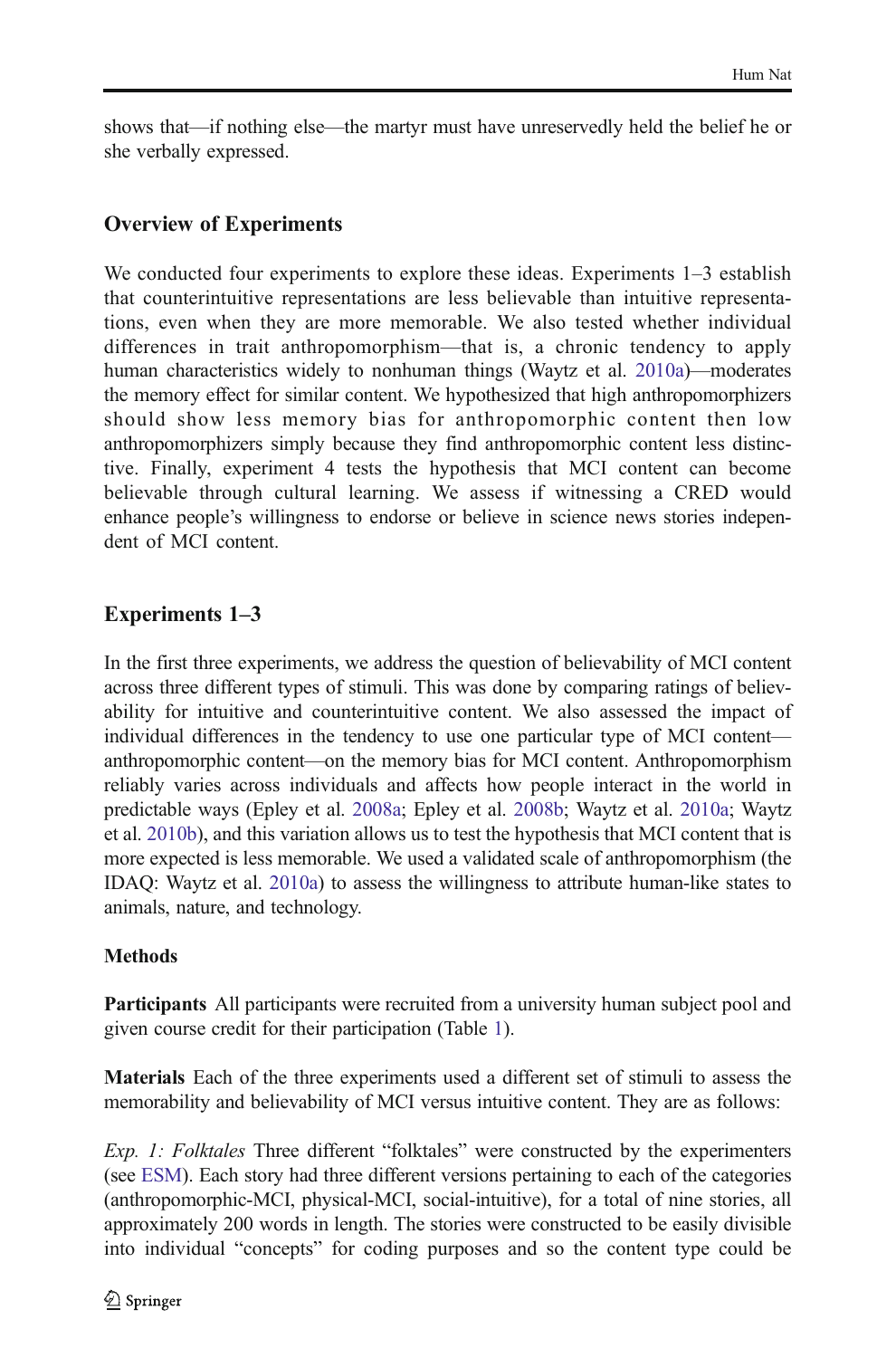|                       | Exp. 1       | Exp. 2        | Exp. 3        | Exp. 4        |
|-----------------------|--------------|---------------|---------------|---------------|
| N                     | 95           | 89            | 99            | 77            |
| Female                | 78 (82%)     | 63 $(71.6\%)$ | 68 (68.7%)    | 41 $(53%)$    |
| Age $(sd)$            | 19.25 (1.74) | 19.9(2.6)     | 20.16 (3.10)  | 20.38 (1.88)  |
| Ethnicity             |              |               |               |               |
| Asian                 | 64 (67.4%)   | 55 (61.9%)    | 67(67.7%)     | 40 $(51.9\%)$ |
| Caucasian             | $27(28.4\%)$ | $31(34.5\%)$  | $23(23.2\%)$  | 34 (44.2%)    |
| Other                 | $4(4.2\%)$   | $3(3.6\%)$    | $9(9.1\%)$    | $3(3.9\%)$    |
| Religious Affiliation |              |               |               |               |
| Christian             |              | 41 $(46.5\%)$ | 41 $(41.4\%)$ | 34 (44.2%)    |
| Other Religious       |              | $13(15.1\%)$  | $16(16.1\%)$  | $9(11.6\%)$   |
| Non-Religious         |              | 34 (38.4%)    | 42 (42.5%)    | 34 (44.2%)    |

<span id="page-6-0"></span>Table 1 Participants' demographics, experiments 1–4

changed without changing anything else in the story. For the most part, these concepts were single sentences (e.g., "Jane went for a walk in the woods." Participants would be marked as remembering this "concept" if they said anything about Jane walking in the woods). If sentences contained more than one concept, they were divided up accordingly. This was done to control for anything idiosyncratic about the stories.

Exp. 2: Museum Story This stimuli was taken from Boyer and Ramble (Boyer & Ramble [2001](#page-20-0)). It consists of a short introduction about Mr. Wurg and his trip to the natural history museum on the planet Zeon 3. The story lists 24 items: 12 objects and 12 people. Of each of these sets of 12 items, 6 were minimally counterintuitive and 6 were entirely intuitive. All the MCI objects use some type of animacy and/or a mental trait as their MCI violations rather than the physical violations used in the previous experiment and should be considered anthropomorphic in nature (e.g., "Objects that hide when they are scared"; "Objects that can notice people are staring at them").

Exp. 3: Science News Stories This stimuli consisted of 12 single-paragraph-long summaries of news stories. Six of the news stories were intuitive and six had a minimally counterintuitive violation. Of the minimally counterintuitive stories, three were real news stories, and three were created by the experimenter (see ESM). Science news was selected as something that could be presented as new information that is plausible. This allowed us to assess whether believability findings from the first two experiments were due to the clear fictional nature of the stimuli.

After reading all the stimuli, participants were asked to (1) recall them and (2) rate how believable they thought each story was. This was done with a one-item measure in experiment 1 ("I believe this story could be true) and a three-item measure for experiments 2 and 3 ("I believe this item is real"; "It's plausible this item could exist"; "I doubt this item is true";  $\alpha$  = 0.84). This change was made to make the believability score more reliable and less prone to error (see Traub & Rowley [1991\)](#page-21-0). Participants in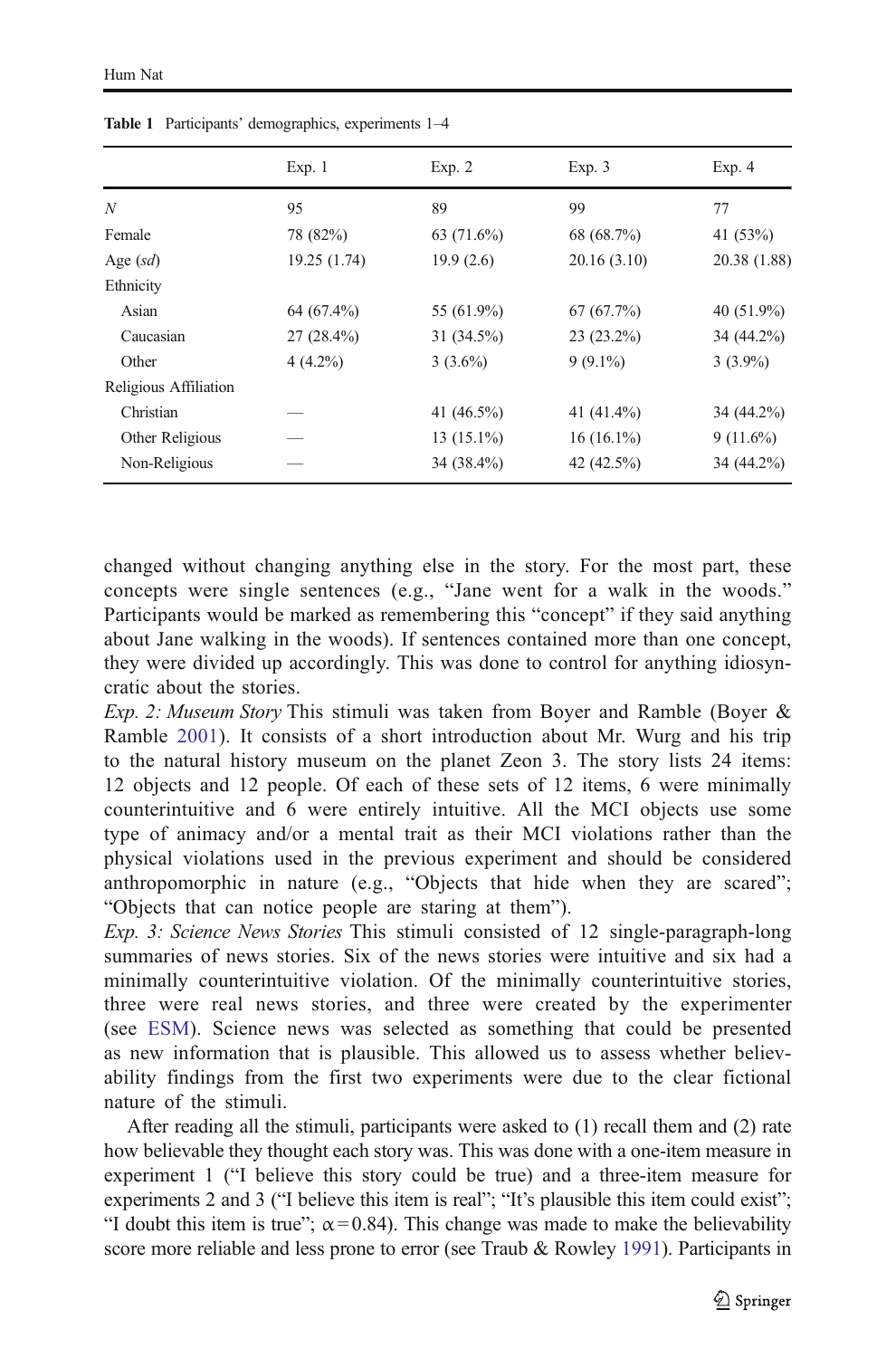experiment 1 also rated how much they liked each story on a seven-point Likert scale. The IDAQ was used to assess each participant's tendency to anthropomorphize (Waytz et al. [2010a](#page-21-0)).

Design and Procedures For all experiments, participants came into the lab and were instructed to complete the experiment alone in a cubicle. They read stimuli displayed on a computer screen and were told that they would be asked about it again later, but they were not informed that they would be recalling it. The order of stories/items was randomized across participants. Participants were given 5 min to complete a distractor math question and then asked to recall what they had read by typing it out on the computer. For experiment 1, story recall was prompted by the main character in each story (i.e., "Recall the story about Jane") and they were asked to recall the stories as though they were writing them out for another person to read. For experiment 2 recall, participants were asked to recall as many objects and people as possible, and experiment 3 participants were asked to recall in a single sentence the main topic of as many stories as they could. After recall each story/item was displayed and participants rated how much they believed each story/item. They then completed the anthropomorphism questionnaire.

In experiments 2 and 3, participants were asked to come back for a second session, one week later. This was done to assess change through time in memory and belief. Participants were asked to recall the items from the stories they had read the previous week and then to rate belief again. This was done to see if either memory or belief changed with a short time interval (see Norenzayan et al. [2006\)](#page-21-0). Finally, in experiment 3 a behavioral measure was added. After evaluating belief and memory in the second session, participants were told that some of the news stories were fake, and that we would give them \$1 US for each story they could correctly identify as real (or not real). This was done to raise the stakes of reporting belief and to move beyond simple self-reported measures of belief.

### Results

Experiment 1 Stories were divided into sets of single concepts with an associated concept type (intuitive, anthropomorphic-MCI, physical-MCI), and each concept was coded as present or absent. Two independent coders coded recall  $(\kappa = 0.93)$ . The total number of recalled concepts was divided by the total number of concepts and reported as a proportion.<sup>3</sup> We found no significant difference in the memorability of our three story types,  $(F_{2, 281} = 1.96, p = 0.14)$ , or in how much participants liked each story  $(F_2, 278) = 2.49$ ,  $p = 0.09$ ). There was a significant difference in the believability of each category  $(F_{1,46})$  $_{205,13}$  = 68.69, p < 0.001; using Greenhouse and Geisser (Greenhouse & Geisser

<sup>&</sup>lt;sup>3</sup> Since each story could be intuitive, anthropomorphic-MCI, or physical-MCI, and story type was randomized, the total number of concepts did not differ across content type even though it did differ by story.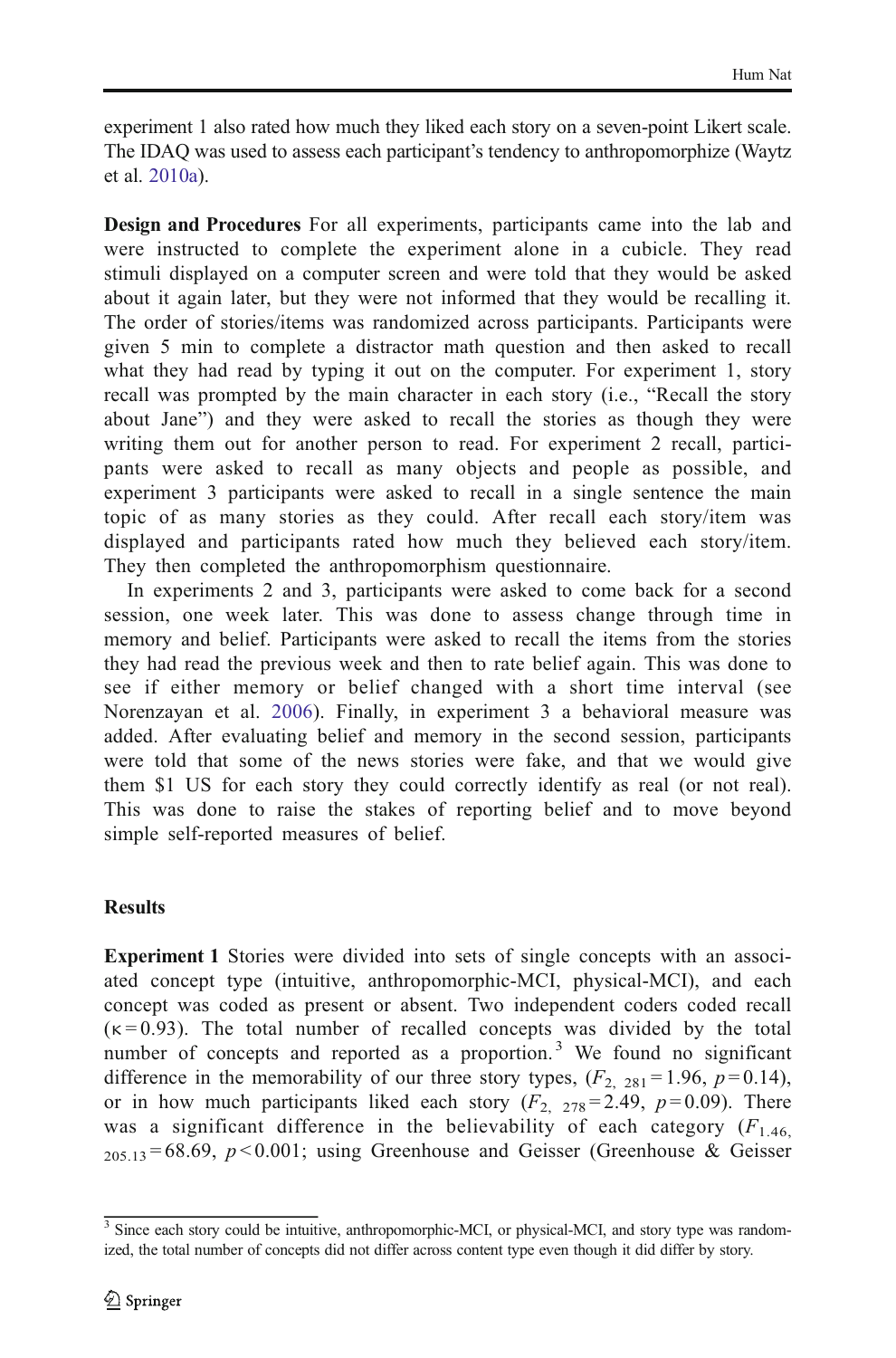[1959](#page-21-0)) correction for sphericity; see Table [2\)](#page-9-0). Using planned comparisons, we found that anthropomorphic-MCI and physical-MCI were believed less than intuitive stories  $(F_{1, 282} = 136.52, p < 0.001)$ . No difference was found in believability between anthropomorphic and MCI stories  $(F_{1, 282} = 0.09, p = 0.76)$ .

This analysis was confirmed using a multilevel regression with random intercepts and fixed slopes for each individual. We show that a categorical change from the combined category of anthropomorphic-MCI, physical-MCI is associated with an average change of  $-1.75$  (95%CI:  $-2.10$  to  $-1.40$ ;  $t_{90.34} = 10.14$ ,  $p < 0.001$ ;  $d = -2.49$ ) points on a seven-point belief scale when compared with intuitive items, controlling for age, gender, ethnicity, and order. A second multilevel regression using the same control variables showed no significant effect of the combined anthropomorphic-MCI, physical-MCI content on memory  $(-0.04; 95\%$ CI:  $-0.08$  to 0.01;  $t_{92.77} = -1.44$ ,  $p = 0.15$ ).

We ran an additional set of OLS regressions to examine the relationship between anthropomorphic tendencies and memory (Table [3](#page-9-0)). Our results show a significant negative effect of IDAQ on memory for anthropomorphic-MCI content and a marginal effect for physical-MCI content. We also found a negative effect of belief on memory for both anthropomorphic-MCI and physical-MCI content. No effects were found for intuitive content.

Experiment 2 Recall was recorded as number of individual items recalled in each category, using the same methods as Boyer and Ramble (Boyer & Ramble [2001](#page-20-0)). Two independent coders coded recall  $(\kappa = 0.91)$ . MCI items were significantly more memorable after a 5-min delay  $(M=3.34, sd=1.90)$  than the intuitive items  $(M=2.34, sd=1.83; t_{88}=5.35, p<0.001, 95\%CI: 0.63$  to 1.37;  $d=0.57$ ). MCI items were significantly less believable ( $M=3.47$ ,  $sd=1.27$ ) than the intuitive items ( $M = 6.59$ ,  $sd = 0.61$ ;  $t_{88} = -20.51$ ,  $p < 0.001$ , 95%CI: -3.43 to  $-2.82$ ;  $d=2.17$ ).

After a one-week delay, we once again found that MCI items were significantly more memorable  $(M=2.20, sd=1.81)$  than the intuitive items  $(M=1.61, sd=1.81;$  $t_{82} = 3.10$ ,  $p = 0.002$ , 95%CI: 0.21 to 0.97;  $d = 0.34$ ) and that MCI items were significantly less believable ( $M = 3.17$ ,  $sd = 1.27$ ) than intuitive items ( $M = 6.61$ ,  $sd = 0.60$ ;  $t_{81}$ =−20.80, p < 0.001, 95%CI: −3.77 to −3.11;  $d=2.29$ ).<sup>4</sup> There was no change in believability from time 1 to time 2 for either MCI ( $t_{78}$ =0.75, p=0.46) or intuitive  $(t_{78}=1.41, p=0.16)$  items.

To assess the effects of belief and anthropomorphism on memory, we again conducted a series of OLS regressions (Tables [4](#page-10-0)). Religious affiliation was added as an additional control. (Information on affiliation was not collected in experiment 1.) All of the results are robust with regard to the inclusion or

<sup>&</sup>lt;sup>4</sup> Using a multilevel logistic regression with random intercepts for each individual we can show that these effects do not change when we control for age, gender, ethnicity, and religious affiliation. MCI items are significantly more memorable than intuitive items after 5 min ( $z = 4.98$ ,  $p < 0.001$ ; Odds: 1.77, 95%CI: 1.41 to 2.21) and one week  $(z=3.51, p<0.001;$  Odds: 1.66, 95%CI: 1.25 to 2.21). Belief was similarly modeled. Belief changed an average of −3.08 (95 % CI −3.39 to −2.77;  $t_{81.00}$  = −19.46, p < 0.001, d = −9.26) points on a seven-point scale between intuitive items and MCI items after 5 min, and −3.46 (95%CI: −3.60 to −3.32;  $t_{165,40} = -49.53, p < 0.001$ ) after one week.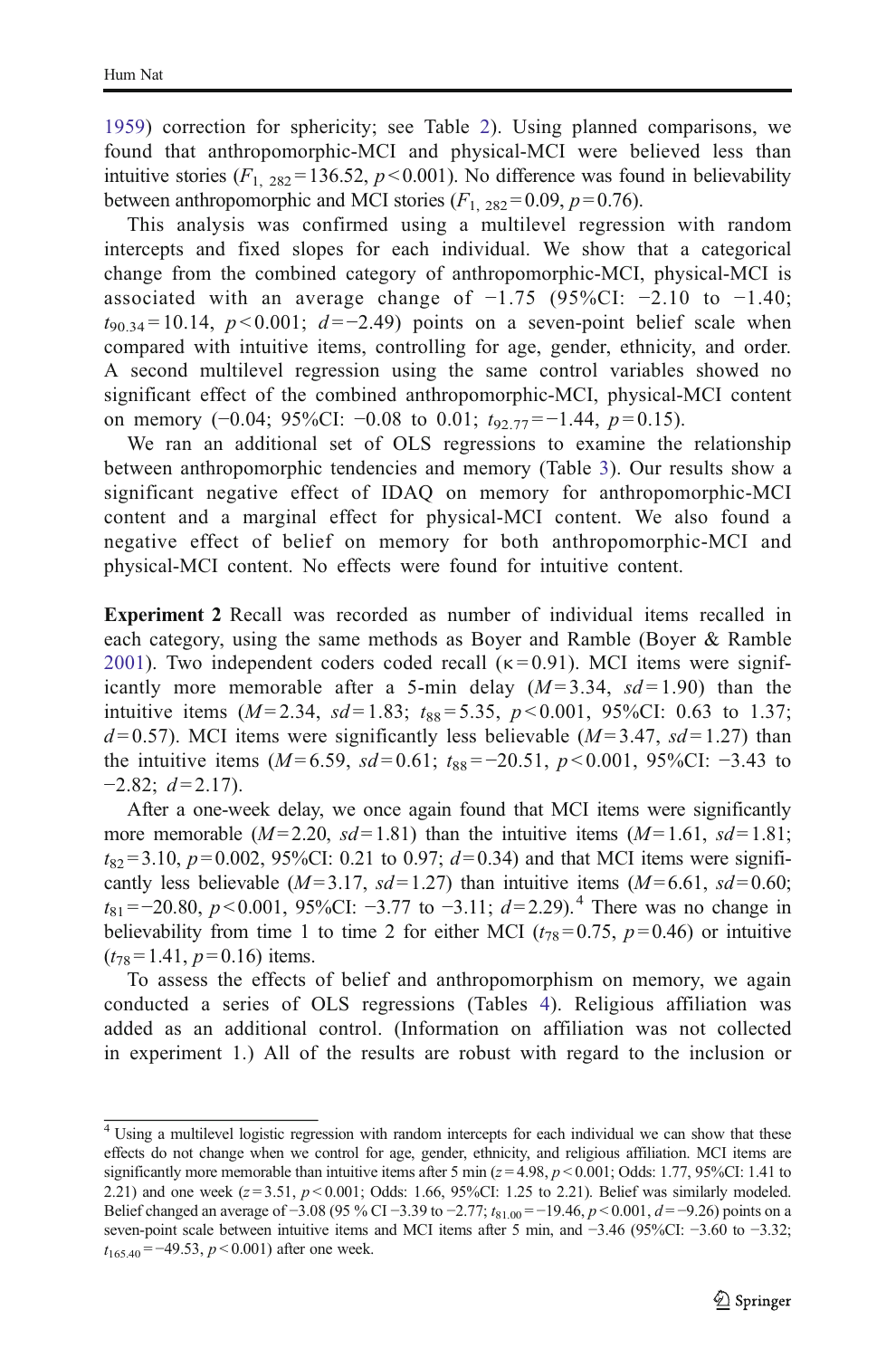| Memory     | Liking     | <b>Belief</b> |
|------------|------------|---------------|
| 0.41(0.21) | 3.59(1.51) | 3.32(1.62)    |
| 0.38(0.19) | 3.96(1.52) | 1.57(0.92)    |
| 0.36(0.16) | 3.82(1.55) | 1.52(0.95)    |
|            |            |               |

<span id="page-9-0"></span>Table 2 Means (and sd) of dependent variables for each story type

exclusion of any of these covariates. Our analysis showed a significant negative effect of anthropomorphism on both MCI objects and people after the 5 min delay. There was also a negative effect of anthropomorphism on memory for intuitive people items. Recall at one week showed a marginal negative effect of anthropomorphism on MCI objects, but no other effects. The time 2 effects use the anthropomorphism measure taken at time 1. We did not replicate the effect of belief reducing memory found in experiment 1.

Experiment 3 Recall was coded as a yes or no for each story. Participants were coded "yes" if they remembered the main point of the news story (e.g., "A story about teleporting objects," "A story about windows that produce solar power"). Memory was coded by two independent coders  $(\kappa = 0.79)$ . Mean differences in memory between MCI stories  $(M=3.05, sd=1.38)$  and intuitive stories ( $M = 2.85$  s $d = 1.19$ ) were not significant at conventional levels after a 5min delay  $(t_{95} = 1.35, p = 0.18, 95\%$ CI; -0.09 to 0.49;  $d = 0.19$ ). Memorability was marginally different between MCI ( $M=2.44$ ,  $sd=1.48$ ) and intuitive stories  $(M=2.12, sd=1.23)$  after 1 week  $(t_{83}=1.87, p=0.07, 95\%$ CI: -0.02 to 0.66;  $d = 0.27$ ). Nevertheless, a multilevel model approach with random intercepts for

|                     | B(SE)           | β       | 95%CI   |         |
|---------------------|-----------------|---------|---------|---------|
|                     |                 |         | Lower   | Upper   |
| Anthropomorphic-MCI |                 |         |         |         |
| <b>Belief</b>       | $-0.05(0.02)$ * | $-0.22$ | $-0.46$ | $-0.06$ |
| <b>IDAO</b>         | $-0.03(0.01)$ * | $-0.25$ | $-0.45$ | $-0.05$ |
| Physical-MCI        |                 |         |         |         |
| <b>Belief</b>       | $-0.04(0.02)$ * | $-0.25$ | $-0.47$ | $-0.04$ |
| <b>IDAO</b>         | $-0.02(0.01)$ † | $-0.19$ | $-0.41$ | 0.02    |
| Social-Intuitive    |                 |         |         |         |
| <b>Belief</b>       | 0.00(0.01)      | 0.00    | $-0.22$ | 0.22    |
| <b>IDAO</b>         | $-0.01(0.02)$   | $-0.09$ | $-0.31$ | 0.14    |

Table 3 OLS regressions examining the effects of anthropomorphism and belief on story memorability, experiment 1

Controls: age, gender, ethnicity, and order effects

 $\frac{1}{7}p < 0.10$ ,  $\frac{1}{7}p < 0.05$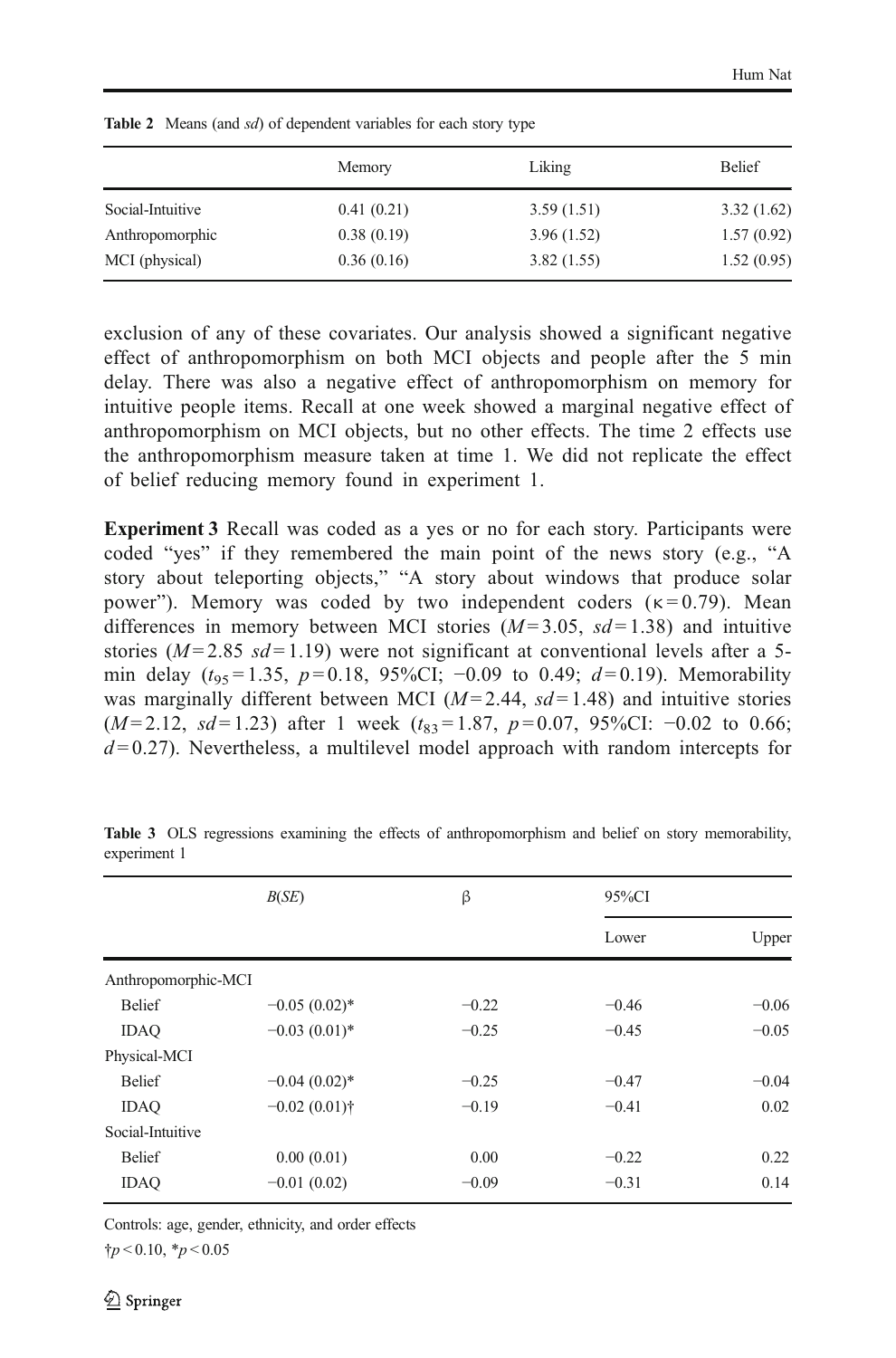|                   |                  |         |         | 95%CI   |  |
|-------------------|------------------|---------|---------|---------|--|
|                   |                  |         | Lower   | Upper   |  |
| 5 min             |                  |         |         |         |  |
| MCI objects       |                  |         |         |         |  |
| <b>Belief</b>     | $0.19(0.09)*$    | 0.24    | 0.01    | 0.47    |  |
| <b>IDAQ</b>       | $-0.23(0.09)$ ** | $-0.31$ | $-0.54$ | $-0.08$ |  |
| MCI people        |                  |         |         |         |  |
| <b>Belief</b>     | 0.03(0.09)       | 0.04    | $-0.19$ | 0.27    |  |
| <b>IDAQ</b>       | $-0.18(0.08)$ *  | $-0.26$ | $-0.49$ | $-0.03$ |  |
| Intuitive objects |                  |         |         |         |  |
| <b>Belief</b>     | 0.01(0.26)       | 0.01    | $-0.27$ | 0.28    |  |
| <b>IDAQ</b>       | $-0.10(0.08)$    | $-0.15$ | $-0.39$ | 0.09    |  |
| Intuitive people  |                  |         |         |         |  |
| <b>Belief</b>     | 0.15(0.21)       | 0.09    | $-0.15$ | 0.32    |  |
| <b>IDAO</b>       | $-0.19(0.08)*$   | $-0.26$ | $-0.48$ | $-0.05$ |  |
| 1 week            |                  |         |         |         |  |
| MCI objects       |                  |         |         |         |  |
| <b>Belief</b>     | 0.06(0.09)       | 0.08    | $-0.17$ | 0.33    |  |
| <b>IDAO</b>       | $-0.14(0.08)$ †  | $-0.23$ | $-0.48$ | 0.03    |  |
| MCI people        |                  |         |         |         |  |
| <b>Belief</b>     | $-0.03(0.10)$    | $-0.04$ | $-0.31$ | 0.23    |  |
| <b>IDAQ</b>       | 0.03(0.08)       | 0.04    | $-0.22$ | 0.31    |  |
| Intuitive objects |                  |         |         |         |  |
| <b>Belief</b>     | 0.23(0.23)       | 0.13    | $-0.14$ | 0.40    |  |
| <b>IDAQ</b>       | $-0.03(0.08)$    | $-0.13$ | $-0.29$ | 0.21    |  |
| Intuitive people  |                  |         |         |         |  |
| <b>Belief</b>     | 0.12(0.23)       | 0.07    | $-0.22$ | 0.36    |  |
| <b>IDAQ</b>       | $-0.06(0.07)$    | $-0.11$ | $-0.36$ | 0.14    |  |

<span id="page-10-0"></span>Table 4 Effects of anthropomorphism and belief on story memorability, experiment 2

Controls: age, gender, ethnicity, and religious affiliation

 $\dagger p < 0.10, \dagger p < 0.05, \dagger \dagger p < 0.01$ 

each individual and controlling for age, gender, ethnicity, religious affiliation, and fake stories estimates that MCI content (relative to intuitive content) increases the odds of recall by 41% ( $z = 2.33$ ,  $p = 0.02$ ; Odds: 1.41, 95%CI: 1.06 to 1.89) after 5 min. At one week the odds of recall increase by 79%  $(z=3.64, p<0.001;$  Odds: 1.79, 95%CI: 1.31 to 2.46).

Consistent with the previous experiments, MCI stories were significantly less believable  $(M=3.23, sd=1.03)$  than intuitive stories  $(M=4.78, sd=1.18$  after 5 min;  $t_{95} = -16.54$ ,  $p < 0.001$ , 95%CI:  $-1.74$  to  $-1.37$ ;  $d = -1.67$ ). Believability remained significantly lower for MCI ( $M=3.25$ ,  $sd=1.04$ ) than for intuitive items ( $M=4.75$ ,  $sd=1.23$ ) at one week ( $t_{83}=14.65$ ,  $p<0.001$ , 95%CI: 1.29 to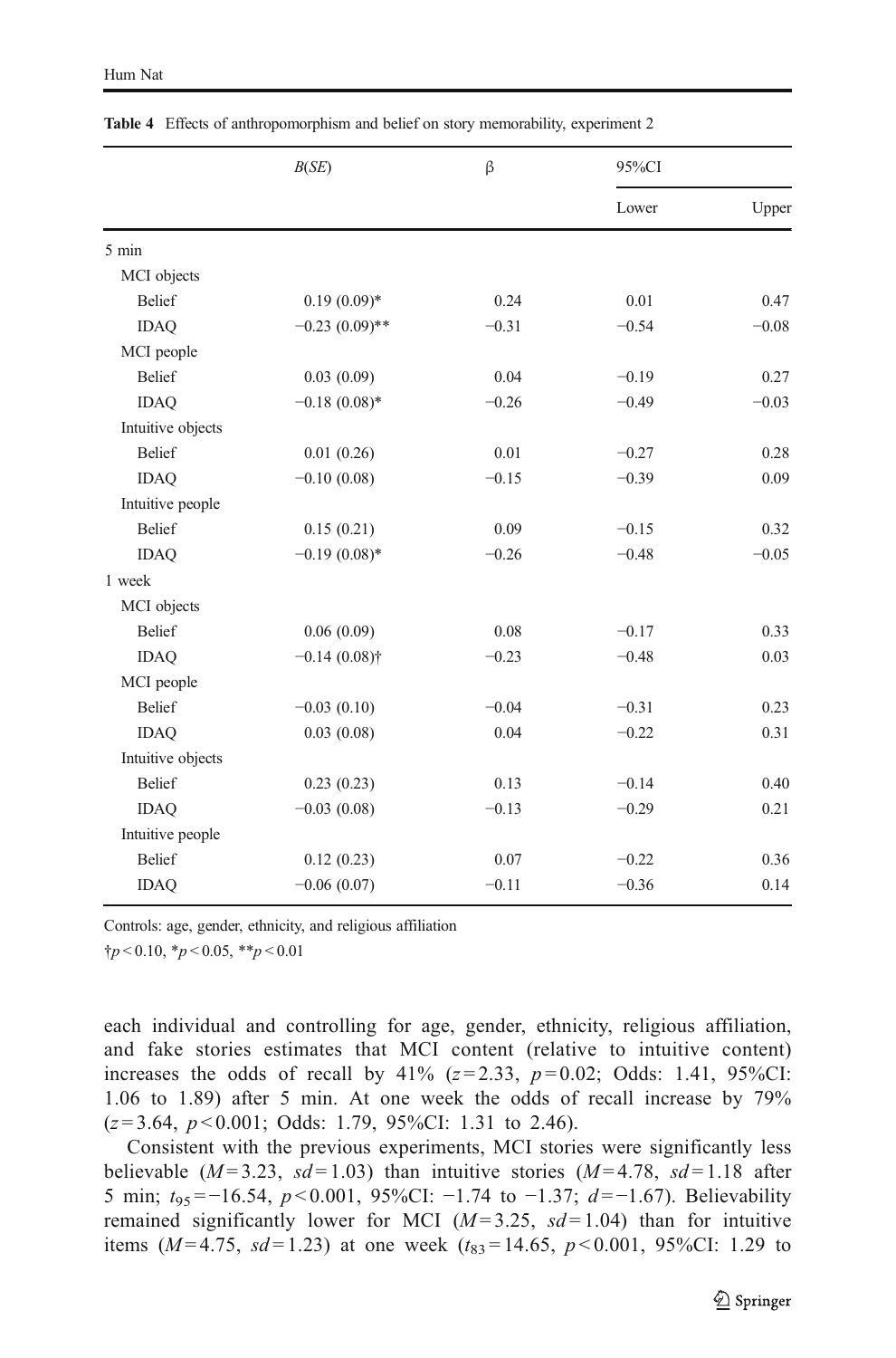|                | B(SE)           | β       | 95%CI   |         |
|----------------|-----------------|---------|---------|---------|
|                |                 |         | Lower   | Upper   |
| $5 \text{ mi}$ |                 |         |         |         |
| <b>MCI</b>     |                 |         |         |         |
| <b>Belief</b>  | 0.01(0.03)      | 0.03    | $-0.19$ | 0.26    |
| <b>IDAQ</b>    | $-0.02(0.02)$   | $-0.16$ | $-0.42$ | 0.26    |
| Intuitive      |                 |         |         |         |
| <b>Belief</b>  | $-0.03(0.02)$   | $-0.14$ | $-0.34$ | 0.07    |
| <b>IDAQ</b>    | $-0.02(0.02)$   | $-0.16$ | $-0.39$ | 0.09    |
| 1 week         |                 |         |         |         |
| MCI            |                 |         |         |         |
| <b>Belief</b>  | 0.04(0.03)      | 0.17    | $-0.05$ | 0.39    |
| <b>IDAQ</b>    | $-0.05(0.02)$ * | $-0.26$ | $-0.48$ | $-0.04$ |
| Intuitive      |                 |         |         |         |
| <b>Belief</b>  | 0.02(0.03)      | 0.08    | $-0.15$ | 0.32    |
| <b>IDAQ</b>    | $-0.02(0.02)$   | $-0.13$ | $-0.37$ | 0.11    |

Table 5 Effects of anthropomorphism on memorability for experiment 3

 $*p < 0.05$ . Controls: age, gender, ethnicity, and religious affiliation

1.70;  $d = -1.58$ ). There was no change in believability between time 1 and time 2 for either MCI ( $t_{82} = 0.75$ ,  $p = 0.46$ ) or intuitive items ( $t_{82} = 1.41$ ,  $p = 0.16$ ).<sup>5</sup>

The fake MCI stories were more believable than the real MCI stories, discrediting the hypothesis that participants were simply identifying untrue stories in their believability estimates (Fake:  $M=3.46$ ,  $sd=1.17$ ; Real:  $M=2.99$ ,  $sd=1.15$ ;  $t_{98}=4.79$ ,  $p < 0.001$ ; 95%CI: 0.30 to 0.71;  $d = 0.48$ ).

We used regression analyses to assess the effect of IDAQ and belief on memory (Table 5). Although we found a similar pattern for anthropomorphism's relationship to memory at 5 min, the effect was significant only for the second session.

The behavioral money task resulted in comparable effects to our believability scores, with nearly twice as much cash bet on intuitive stories (money per story:  $M = $0.61$ ,  $sd = 0.25$ ;  $t_{82} = 6.73$ ,  $p < 0.001$ ) than MCI stories (money per story:  $M = $0.37$ ,  $sd = 0.24$ ; 95%CI:  $-0.32$  to  $-0.17$ ;  $d = 0.71$ ). On average, participants wagered a total of \$1.47 less (95%CI:  $-1.91$  to  $-1.04$ ) on MCI stories than on intuitive stories. Money bet on both MCI and intuitive items were positively correlated with previous belief measures, serving as a behavioral validation of the latter (MCI:  $r=0.46$ ,  $t_{79}=4.56$ ,  $p<0.001$ , 95%CI: 0.26 to 0.61; INT:  $r=0.59$ ,  $t_{79}=6.48$ ,  $p<0.001$ , 95%CI: 0.43 to 0.72).

<sup>5</sup> Using a multilevel model with random intercepts for each individual, belief is associated with a change of −1.59 (95%CI: −1.67 to −1.39;  $t_{105.29}$  = −15.65;  $p$  < 0.001) points on a seven-point scale when comparing MCI and intuitive stories after 5 min, and an average of  $-1.58$  (95%CI:  $-1.85$  to  $-1.32$ ;  $t_{118.70} = 11.77$ ,  $p < 0.001$ ) points on seven-point scale after 1 week.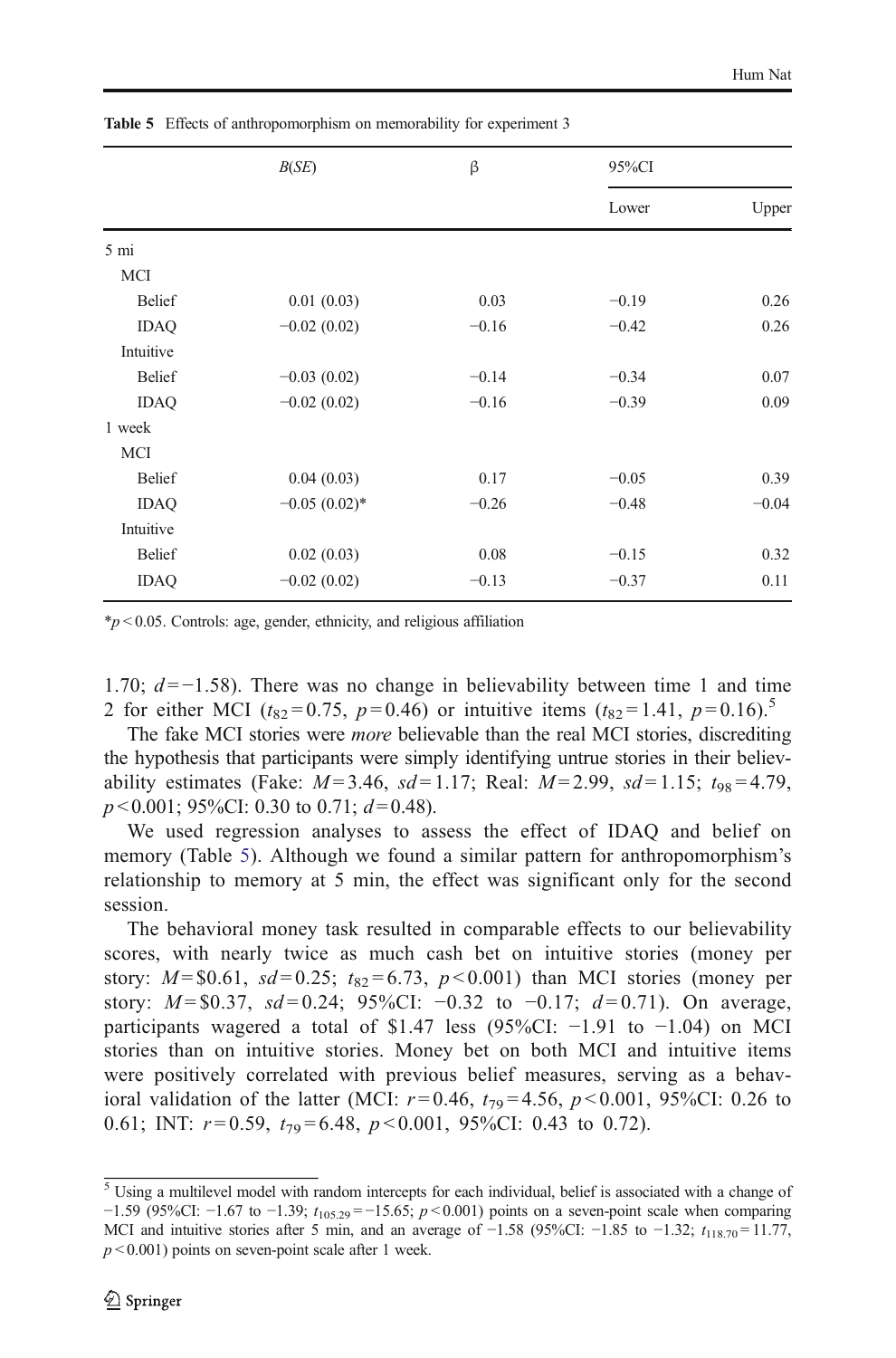#### **Discussion**

We did not find a memory effect for MCI content in the first experiment, but we did find an effect in experiments 2 and 3. The memory bias in experiment 1 may have been washed out by the other information presented in these stories (Gonce et al. [2006](#page-21-0); Upal et al. [2007](#page-21-0)), such as social information (Mesoudi et al. [2006\)](#page-21-0), or by the narrative structure itself (e.g., Brewer [1985;](#page-20-0) Ericsson & Kintsch [1995](#page-20-0); Rubin [1995\)](#page-21-0). The significance of the memory effect in experiment 3 was dependent on the statistical method used. This makes sense, given that the memory effect is small to moderate (5 min:  $d=0.19$ ; 1 week:  $d=0.27$ ), and our sample size lacked the power to reliably detect it based on a mean difference t test. The memory effect was the most robust in experiment 2 and was similar in magnitude to the effect found by Boyer and Ramble (effect after 5 min:  $d=0.57$ ; Boyer and Ramble's experiment 1;  $d=0.68$ , estimated from F test,  $n = 18$ ). Together, these effects suggest that a memory bias is present but is sensitive to contextual changes.

As predicted, trait anthropomorphism had a negative effect on memory for anthropomorphic content across all three experiments, but the effect varied in magnitude and was less consistent across the two-session experiments. The effect was strongest in experiment 1 looking at anthropomorphic-MCI content ( $\beta$ = −0.25), but still marginally present for physical-MCI stories ( $\beta$ = −0.19). In experiment 2, an effect for both MCI objects and people, and a marginal effect on MCI object recall after 1 week, was found. Since all of these "objects" contain anthropomorphic violations, the larger effect for objects is consistent with the hypothesis. In experiment 3 the effect was only present in the second session. This may be due to the stimuli itself; the MCI content in these stories was not limited to specifically anthropomorphic information. Given the moderate size of this effect in the prior two experiments, it should be expected to be nonsignificant some of the time in samples of this size.

Interestingly, we also found a negative effect of anthropomorphism on memory for the intuitive people stimuli in experiment 2. This could be a statistical fluke, or it could represent a more general trend of the impact of anthropomorphism on memory. Though this seems unlikely and the mechanism remains unclear, there is a negative, though nonsignificant, impact of anthropomorphism on memory for intuitive content in studies 1 and 3 as well. Regardless, the effect of trait anthropomorphism on memory for anthropomorphic content is a larger and more robust effect. This effect suggests that how much we expect the world to behave according to these ontological categories can be different across individuals, and this difference can translate into individual differences in the effect of anthropomorphic content on memory.

The effects of MCI content on belief were unambiguous. Across all three experiments, MCI content was found much less believable than intuitive content (d values between −1.58 and −2.49). These effects did not decline after a one-week interval, suggesting that, at least in the short term, this effect does not change with time. It could be argued that repeated exposure, rather than just time, could lead to increased belief (e.g., Zaragoza & Mitchell [1996](#page-22-0)). Though we did not test this directly, by the time the belief measure was taken for the second time in experiments 2 and 3, participants had read the items three times and recalled them twice. This repeat exposure did not affect their willingness to believe in these items.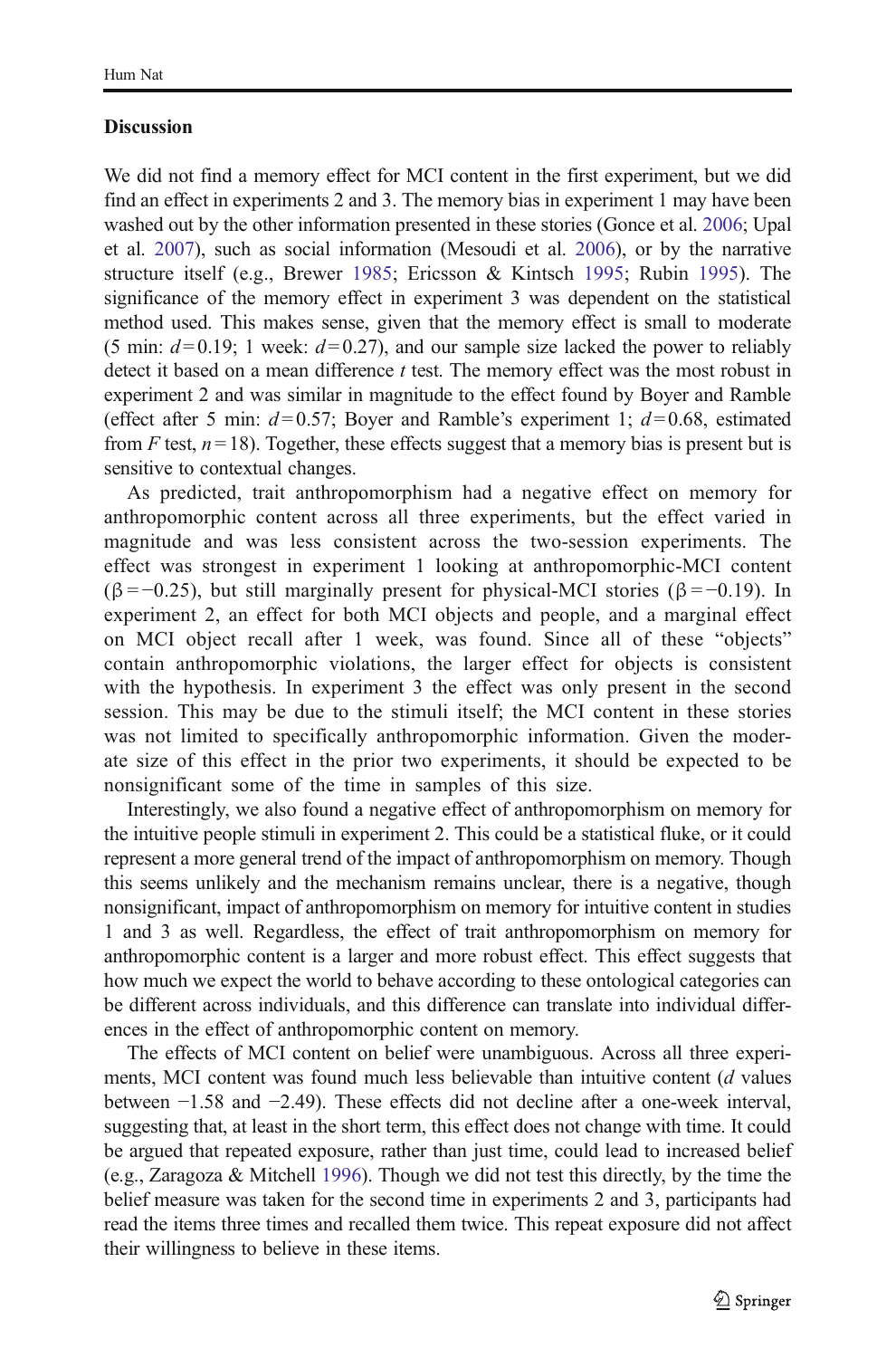The monetary measure in study 3 replicated the belief findings  $(d = -0.71)$ , indicating that people were willing to systematically bet against the reality of MCI stories. Even when rewarded for correct answers, people persistently believed that the intuitive stories were more likely to be true than MCI ones.

# Experiment 4

Experiments 1–3 showed that people found MCI content less believable than intuitive content. When we consider the religious content the MCI hypothesis proposes to explain, this lack of belief becomes a problem. Religious ideas are ideas people believe in. If religious ideas include MCI content, then people must come to believe in this type of content somehow. A partial solution to this puzzle is that belief—particularly counterintuitive belief—is sustained by a variety of cultural learning mechanisms (Atran & Henrich [2010;](#page-20-0) Gervais et al. [2011](#page-20-0); Henrich [2009;](#page-21-0) Norenzayan [2013\)](#page-21-0). The theoretical problem of belief (why people come to believe in some MCI concepts and not others) has been widely claimed, but never empirically shown. In the first three experiments, we show that MCI content is found to be highly unbelievable. At the same time, we know that people do come to believe in this and other types of unbelievable content. This problem of belief is not insurmountable, and we propose it is frequently and easily overcome with non-content-based cultural learning (i.e., learning based on social transmission and not based on the content of the idea itself).

In our fourth experiment, we investigated one possible cultural learning bias, CREDs (Henrich [2009](#page-21-0)), which might explain how MCI content becomes believable through the observation of another person's behavior. Participants were given news stories from the previous experiment, as well as \$5 in dollar coins to bet on the truth of stories. Their money was doubled on correct bets and lost on incorrect bets. Any money they did not bet was theirs to keep. A confederate disguised as another participant also completed the experiment at the same time as the participant and was observable by the participant. The confederate verbally endorsed either the MCI stories or the intuitive stories and either put money down on the stories he endorsed (the CRED) or put no money down at all (no CRED). We hypothesized that participants who witness an endorsement combined with a CRED would be more likely to endorse a given story themselves by betting money on it.

### Methods

For the participants, see Table [1.](#page-6-0)

Materials The stimuli consisted of 10 of the 12 stories from experiment 3. One MCI story and one intuitive story were removed from the set to make five stories of each type. This was done to make the experiment shorter so the confederate could move from one room to another without risking bumping into the next participant.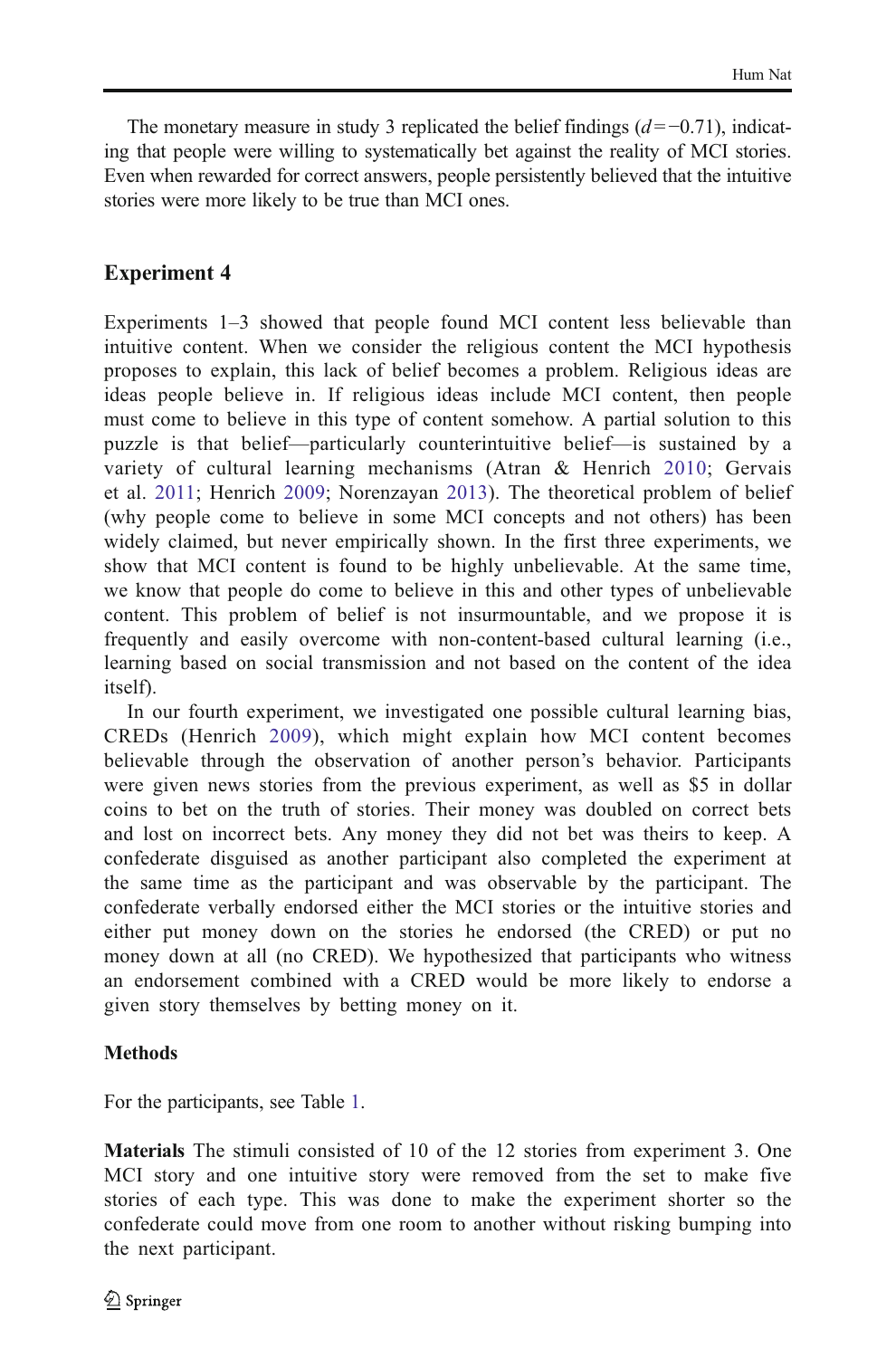Design and Procedures Participants came into the lab and were given the news stories to read in a random order. They rated their belief in each story with the same three questions used in experiments 2 and 3. The anthropomorphism scale was excluded because memory was not theoretically relevant to this task since memory was not being assessed.

Participants were brought into a room with a confederate posing as a second participant. Both people were given five \$1 coins and told to bet the money on any story they believed was a true story. If their belief was correct, the money would be doubled, if they were incorrect, they would lose the money. They were instructed to discuss their decisions with one another. The confederate either bet all of his money, \$1 per story, on the MCI or the intuitive stories (CRED) or bet no money (no-CRED). In both the CRED and verbal (no-CRED) conditions he verbally endorsed one set of stories (MCI or intuitive) over the other. The same statements of endorsement were used in both the CRED and no-CRED conditions (see ESM). In the CRED condition, the confederate additionally stated that he would put a dollar down for each of relevant stories. In the verbal (no-CRED) condition, no comment was made about money and the confederate did not write on the paper at all. The confederate's comments about each story were scripted, but he was allowed to make unscripted small talk if it wasn't about the story. The confederate was further instructed to disagree with the participant if the participant expressed a differing option. For any disagreement that was not covered by the script, the confederate was instructed to disagree, but not to add any additional information about the content. For example, if the participant said they thought an intuitive story was correct in the MCI condition, the confederate would simply say something such as "it just doesn't sound right to me" or "it seems untrue." Though the confederate and the participant were in the same room, the confederate could not see what stories the participant marked. This interaction was cut off after 2 min. The participant and the confederate were separated and the participant was asked to rate the confederate on likability, trust, reliability, and how much they agree with his opinions. Suspicion about the confederate and the purpose of the experiment was probed with a funneled debriefing. Eight participants were removed because of their suspicion.

#### **Results**

The initial pre-betting ratings of belief replicated the belief findings from the previous experiments. Participants rated the MCI stories as less believable  $(M=3.18, sd=1.10)$  than the intuitive stories  $(M=4.66, sd=0.99; t_{60}=-9.95,$  $p < 0.001$ , 95%CI:  $-1.76$  to  $-1.17$ ;  $d = -1.22$ ). Across the whole sample we found a significant difference between the money bet on MCI stories  $(M = $0.98,$  $sd= 1.25$ ) and that bet on intuitive stories (money per story:  $M = $1.84$ ,  $sd= 1.71$ ;  $t_{60}$ =−3.08, p=0.003, 95%CI: −1.41 to −0.30; d=0.32). Critically, we found that when the betting was credibly displayed, the participants bet more money across all stories ( $M = $3.65$ ,  $sd = 1.67$ ) than when it was not displayed ( $M = $1.96$ ,  $sd= 2.04$ ; Welch's  $t_{58.05} = 3.58$ ,  $p < 0.001$ , 95%CI: \$0.74 to \$2.63;  $d=0.98$ ).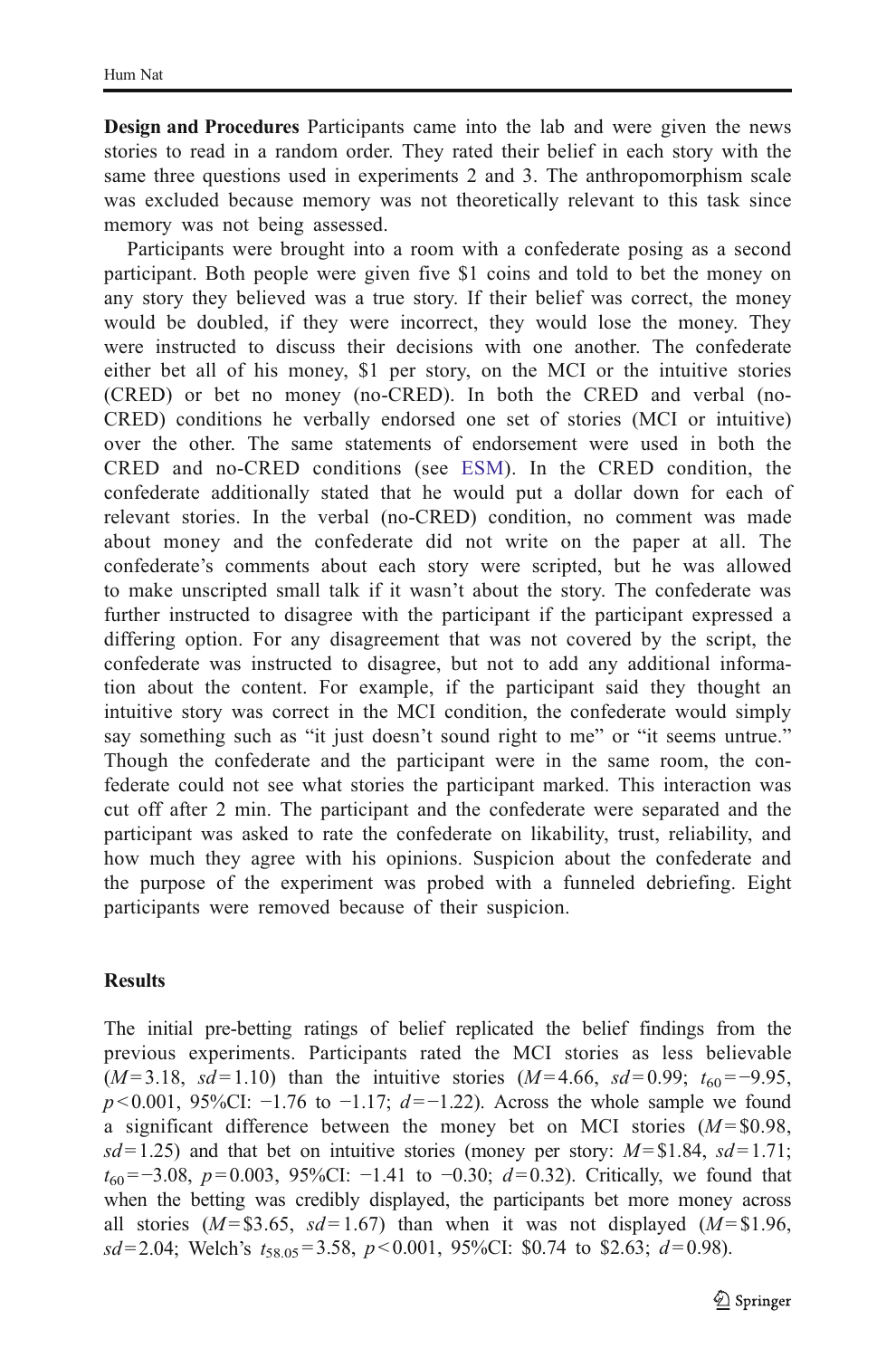<span id="page-15-0"></span>To assess if the credible display affected bets overall, or only items that were bet on, we regressed the four conditions as dummy codes on the amount of money placed on each story type individually. If the CRED affected betting overall, then both CREDs conditions should be significant for both story types. If the CRED affected only the stories to which the CRED was directed, we should see type-specific effects (i.e., CRED for MCI should positively affect the money placed on MCI stories, but not the money placed on intuitive stories; Table 6). When CREDs were targeted on MCI items, participants increased the amount of money they placed on MCI stories but not intuitive stories. When CREDs were targeted on intuitive items, participants increased the amount of money placed on intuitive stories but not MCI stories.

We analyzed the data a second time using a multilevel logistic regression with random intercepts and slopes for each individual. This allows us to compare the items that were endorsed with those that were not endorsed as well as whether the endorsement was verbal or involved a CRED. The random intercepts correct the standard errors for the lack of independence of our data points. We found a main effect of CRED, increasing the odds of betting by an average of 6.68, but not of verbal endorsement (Table [7\)](#page-16-0). This effect is controlling for the significant effect of prior belief on betting. There was no significant interaction between CRED and story type (MCI) and a marginal interaction effect of verbal endorsement of MCI stories in our sample (Fig. [1\)](#page-16-0).

|                         | B(SE)            | β       | 95%CI   |       |
|-------------------------|------------------|---------|---------|-------|
|                         |                  |         | Lower   | Upper |
| Money on MCI            |                  |         |         |       |
| Intercept               | $-0.37(1.52)$    | 0.05    | $-0.56$ | 0.65  |
| Verbal Intuitive        | $-0.60(0.36)$    | $-0.48$ | $-1.06$ | 0.10  |
| <b>CRED</b> Intuitive   | $-0.59(0.36)$    | $-0.47$ | $-1.05$ | 0.11  |
| <b>CRED MCI</b>         | $1.30(0.37)$ *** | 1.04    | 0.45    | 1.63  |
| <b>Belief MCI</b>       | $0.25(0.12)^*$   | 0.22    | 0.01    | 0.42  |
| Money on Intuition      |                  |         |         |       |
| Intercept               | $-0.75(2.58)$    | $-0.40$ | $-1.07$ | 0.27  |
| Verbal MCI              | 0.04(0.55)       | 0.02    | $-0.63$ | 0.67  |
| <b>CRED</b> Intuition   | $1.94(0.55)$ *** | 1.13    | 0.48    | 1.78  |
| <b>CRED MCI</b>         | 0.26(0.56)       | 0.15    | $-0.51$ | 0.82  |
| <b>Belief Intuition</b> | 0.42(0.21)       | 0.26    | $-0.05$ | 0.44  |
|                         |                  |         |         |       |

Table 6 Regression using condition to predict bets above verbal endorsement

All DV ratings between \$0 and \$5. Categorical variables were not standardized, leading to non-zero intercepts for β. These betas can be interpreted as the average standard deviation change in the dependent variable for each category compared to the intercept. The unstandardized betas are the average change in dollars. Controls: age, gender, ethnicity, and religious affiliation

 $\uparrow p < 0.10, \uparrow p < 0.05, \uparrow \uparrow p < 0.001, n = 62$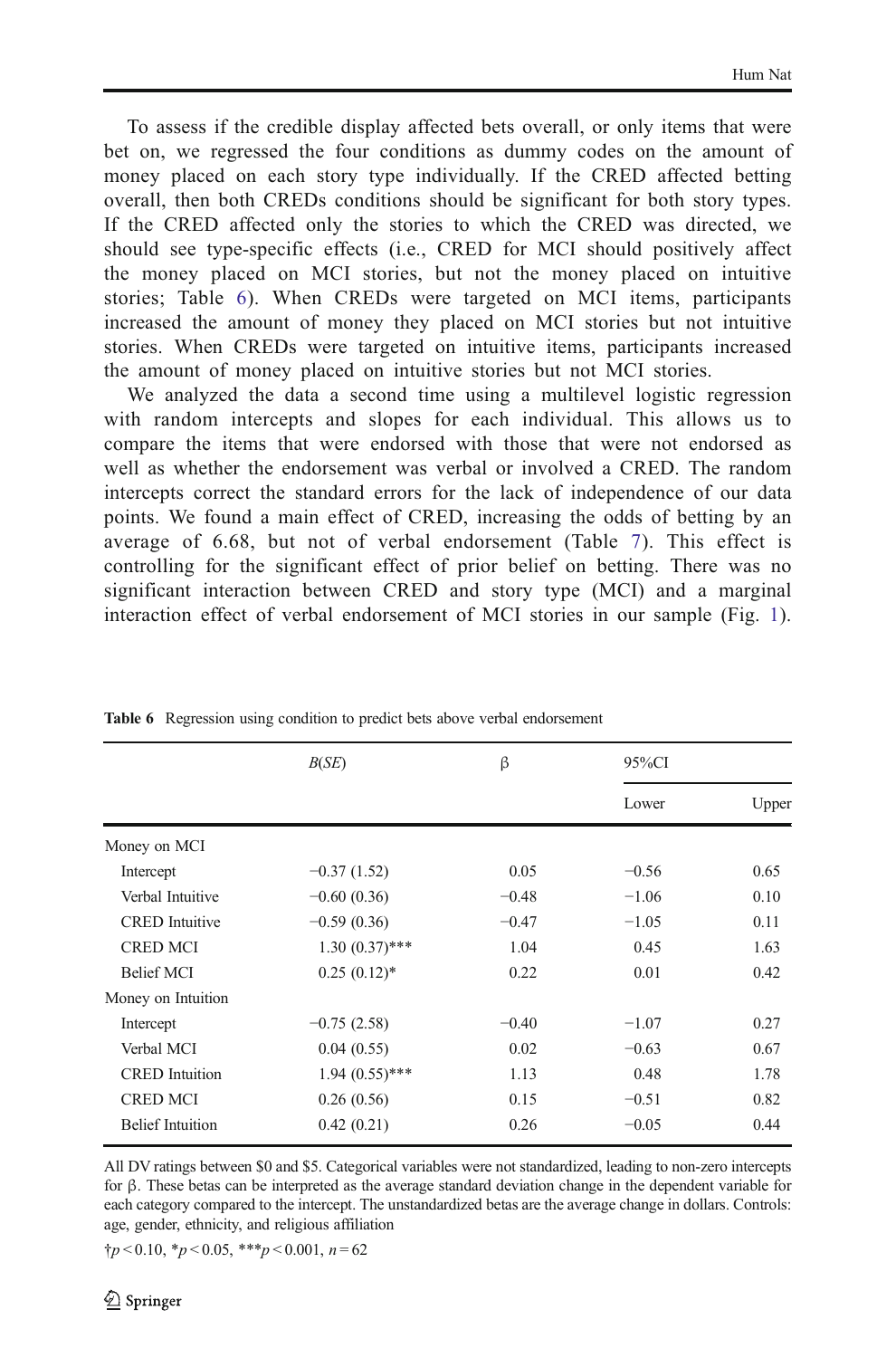|                         | B(SE)             | Odds | 95%CI |       |
|-------------------------|-------------------|------|-------|-------|
|                         |                   |      | Lower | Upper |
| Place Bet ( $yes = 1$ ) |                   |      |       |       |
| Intercept               | $-4.68(0.67)$ *** | 0.01 | 0.00  | 0.03  |
| <b>CRED</b>             | $1.90(0.67)$ **   | 6.68 | 1.80  | 24.68 |
| Verbal                  | $-1.31(0.83)$     | 0.27 | 0.05  | 1.36  |
| MCI                     | $-0.45(0.51)$     | 0.63 | 0.23  | 1.73  |
| <b>Belief</b>           | $0.74(0.11)$ ***  | 2.10 | 1.67  | 2.62  |
| CRED*MCI                | $-0.13(0.87)$     | 0.88 | 0.51  | 2.33  |
| Verbal*MCI              | $2.05(1.06)$ †    | 7.77 | 0.97  | 62.35 |
|                         |                   |      |       |       |

<span id="page-16-0"></span>Table 7 Multilevel logistic regression using condition to predict bets

Controls: age (centered at mean) and gender. Ethnicity and religious affiliation were not included in the model because the model failed to converge with the addition of these variables

Number Obs: 630, groups (Subject): 63

 $\dagger p < 0.10, \dagger_{p} < 0.01, \dagger_{p} < 0.001$ 

We also found a significant positive effect of the CRED manipulation on how much the participant thought the confederate was trustworthy and reliable, as well as a marginal effect on liking (Table [8](#page-17-0)). There was a negative effect of endorsing MCI stories on the agreement rating.

**Money Bet on News Stories**  $\overline{4}$  $3.5$ Average amount bet per person 3  $2.5$ Intuitive  $\overline{2}$ MCI  $1.5$  $\overline{1}$  $0.5$  $\mathbf 0$ None Verbal CRED

Fig. 1 Money bet on news stories. The None category represents a CRED or verbal endorsement of the opposite category (e.g., if MCI stories had no endorsment, it was because the intuitive stories were being endorsed). The drop from Verbal to None in MCI stories reflects the fact that endorsing intuitive stories decreased the offers on MCI stories. The opposite was not the case (see Table [6](#page-15-0)). Error bars are 95% confidence intervals of the means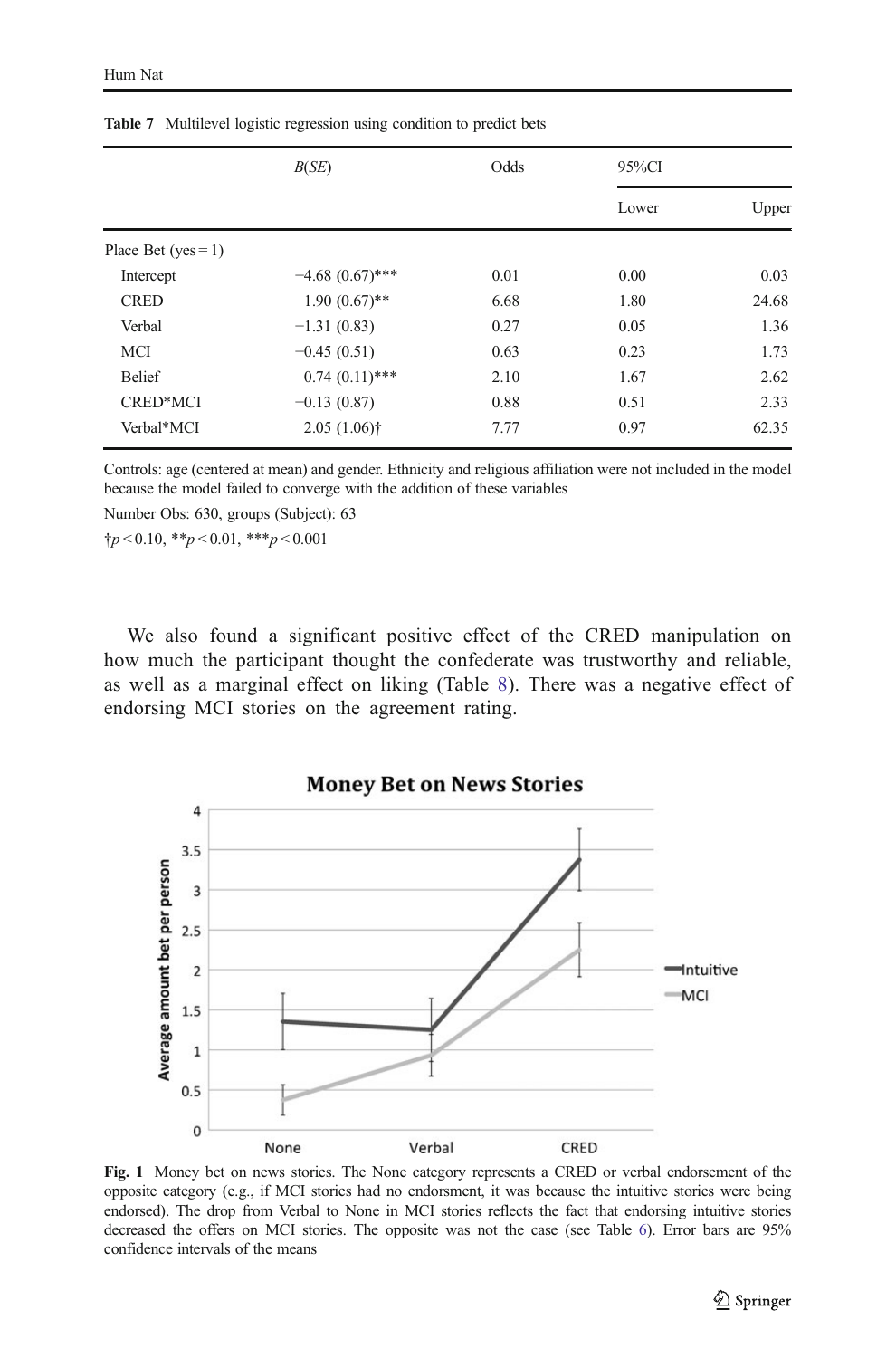|             | B(SE)             | $\beta$ | 95%CI   |         |
|-------------|-------------------|---------|---------|---------|
|             |                   |         | Lower   | Upper   |
| Like        |                   |         |         |         |
| <b>CRED</b> | $0.58(0.31)$ †    | 0.50    | $-0.03$ | 1.03    |
| MCI         | $-0.31(0.32)$     | $-0.27$ | $-0.81$ | 0.28    |
| Trust       |                   |         |         |         |
| <b>CRED</b> | $0.87~(0.30)**$   | 0.68    | 0.21    | 1.15    |
| MCI         | $-0.26(0.31)$     | $-0.21$ | $-0.69$ | 0.27    |
| Reliable    |                   |         |         |         |
| <b>CRED</b> | $0.73(0.34)$ *    | 0.51    | 0.03    | 0.98    |
| MCI         | $-0.29(0.34)$     | $-0.20$ | $-0.68$ | 0.27    |
| Agree with  |                   |         |         |         |
| <b>CRED</b> | 0.50(0.35)        | 0.32    | $-0.13$ | 0.77    |
| MCI         | $-1.40(0.36)$ *** | $-0.89$ | $-1.35$ | $-0.43$ |

<span id="page-17-0"></span>Table 8 OLS regression using condition to predict participants' ratings of the confederate

 $\uparrow p < 0.10, \uparrow p < 0.05, \uparrow \uparrow p < 0.01, \uparrow \uparrow \uparrow p < 0.001$ 

#### **Discussion**

The CRED performed by the confederate—that is, betting money in accordance with their opinions—increased the odds by nearly sevenfold that the participant would bet on the same stories. Participants tended to place their money on the stories that the confederate bet on rather than just picking stories at random, or picking the stories they had previously rated as believable. When participants saw the confederate bet on MCI stories, those stories were endorsed at a higher rate than intuitive stories with only verbal endorsement. Based on the premanipulation ratings of belief, there does not seem to be much ambiguity in which stories participants thought were false. This experiment supports the idea that witnessing a behavior that is consistent with a model's expressed beliefs increases the likelihood of endorsing those beliefs. In other words, beliefs that are backed up by CREDs can be culturally contagious.

Also consistent with the hypothesis, the CRED manipulation also affected the participants' opinions of the confederate. When the confederate acted in accordance with his opinions, the participants saw him as more trustworthy  $(\beta = 0.68)$ , more reliable ( $\beta = 0.51$ ), and marginally more likable ( $\beta = 0.50$ ), suggesting that acting according to one's beliefs may lead to reputational benefits as well as spread behaviors and potentially beliefs.

Within the betting scenario, there was no significant interaction between CRED and story type. The CRED manipulation was effective for both types of information. This is consistent with the theory, which suggests that all types of information should be susceptible to social and cultural learning cues (see Henrich [2009](#page-21-0); Henrich & McElreath [2003\)](#page-21-0). Nevertheless, the CRED effect on MCI content is of particular interest because it could help resolve the apparent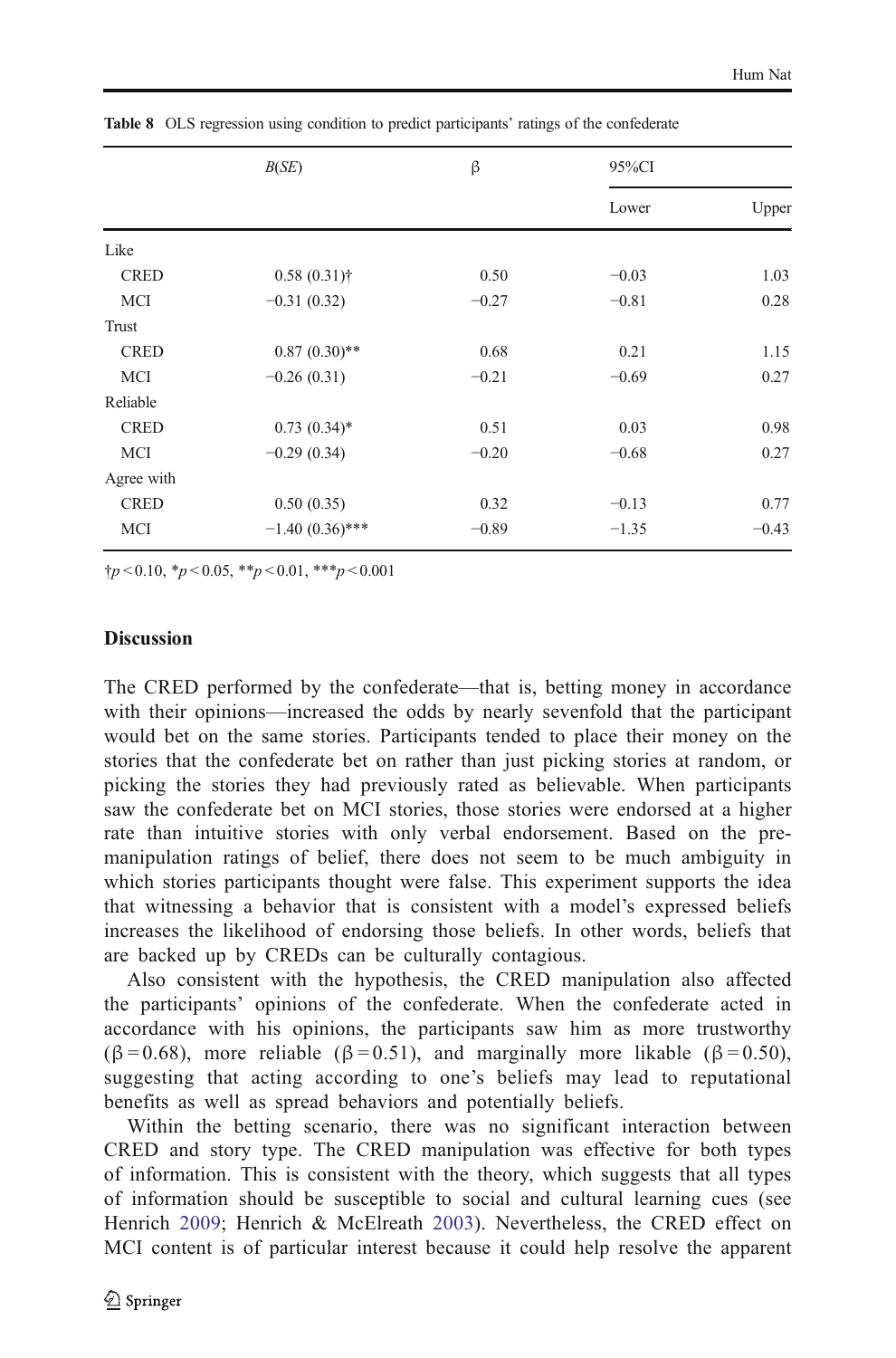paradox that MCI content is commonly found in religious traditions even though it may initially be less believable.

This is just a first step in testing a complex set of processes, with many open questions. This experiment offers some insight into the plausibility of cultural learning and social influence as a source of belief in supernatural concepts. Several other social learning mechanisms could work as additions to, or in the place of, CREDs. Still, this research suggests CREDs as one plausible candidate to aid in the transmission of religious practices and beliefs. This area of research is yet to be thoroughly explored in the cognitive science of religion.

### General Discussion

Evidence from these experiments, and previous research, suggests that the memory effect of MCI content is present but fragile, and boundary conditions need to be identified (see Purzycki & Willard [2015](#page-21-0)). For example, changes in context seem to be enough to make the effect disappear (see Gonce et al. [2006;](#page-21-0) Upal et al. [2007\)](#page-21-0). This and other research suggests that if an MCI memory bias exists, then further work needs to be done in exploring the boundaries of this bias. Under what conditions is this bias robust, and under what conditions is it not?

One possible boundary explored in this paper is the effect of the tendency to habitually anthropomorphize on the memory for anthropomorphic MCI content. We surmise that this decrease is due to the lack of distinctiveness of this type of MCI content to people who see this type of explanation everywhere. If one believes the ocean is conscious, and that one's computer occasionally gets mad at them, they may not be surprised when this type of anthropomorphic thinking is applied to other phenomena.

There are two potential explanations. One is a schema view of MCI content advanced by Upal (Upal [2010\)](#page-21-0) and Purzycki (Purzycki [2010\)](#page-21-0), rather than the original ontological category view expressed by others (Atran & Norenzayan [2004a;](#page-20-0) Boyer [2001;](#page-20-0) Boyer & Ramble [2001](#page-20-0)). If this is the case, we should expect the memory effect of MCI content to disappear and these concepts to become familiar. When we first come across these concepts, they seem surprising and therefore are memorable, but as we become familiar with them they are integrated into certain schemas we have of the world. They become commonplace, and the memory advantage disappears. A declining memory advantage such as this cannot explain religions' spread through time, but only why they might initially spread. A separate mechanism would have to explain why they persist. Second is the view that anthropomorphism is a special case, and other types of ontological violations, governed by core knowledge domains, are not as easily updated. Further work is needed to assess this possibility.

Given the general negative trend for anthropomorphism on memory for all content types, perhaps some of the effects we are seeing are due to some other cognitive capacity related to both increased anthropomorphism and decreased memory. Even if this is the case, it would not explain the type-specific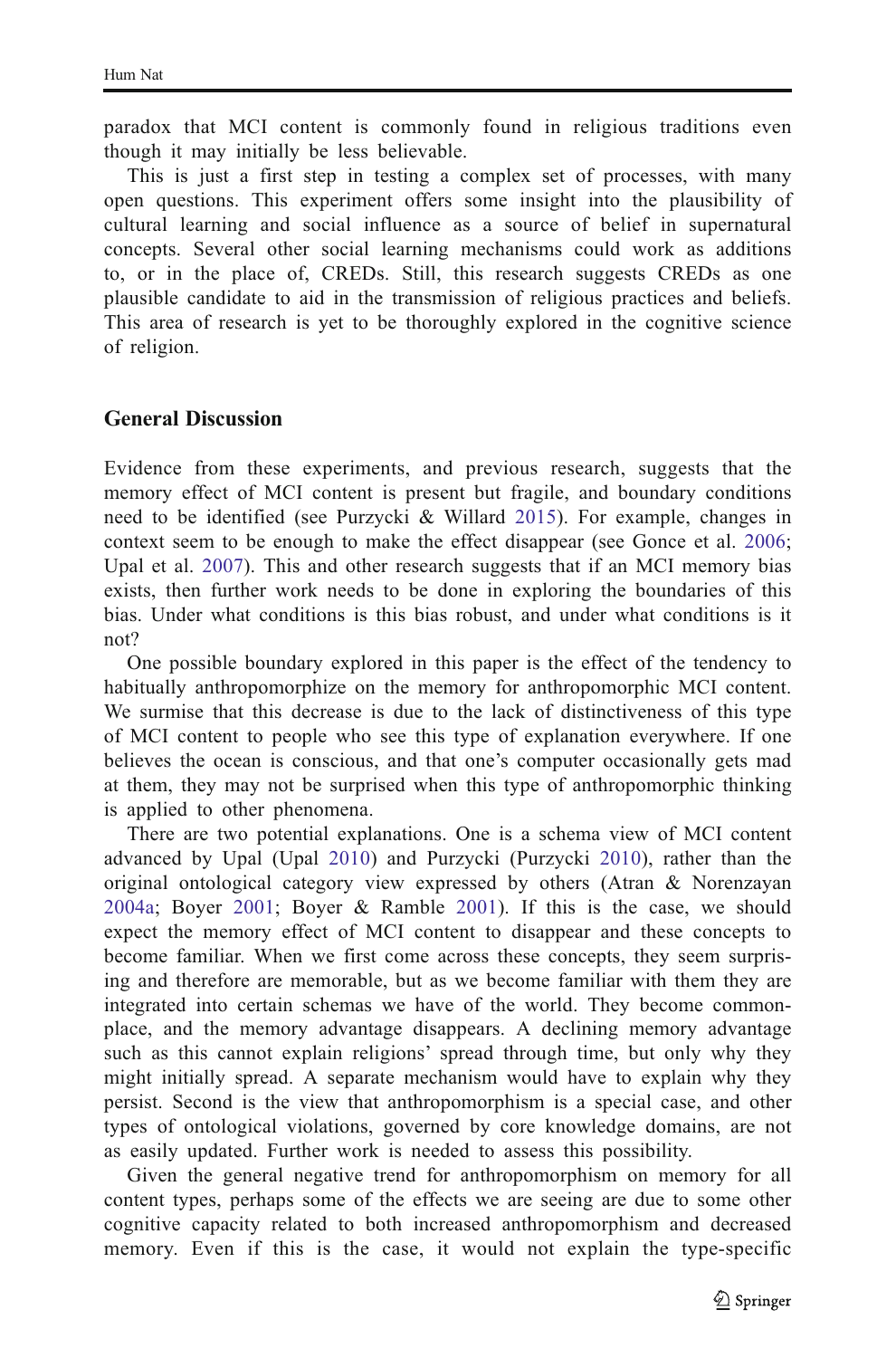decreases we see in these experiments. If a general effect was entirely responsible for these affects, there should be no differences across conditions.

In all of these experiments, clearly people do not readily believe MCI concepts. Though the idea that counterintuitive content is hard to believe may be an uncontroversial claim, the religious phenomena that the MCI hypothesis proposes to explain entail some degree of belief or commitment—otherwise the hypothesis cannot be about religious belief. It could be argued that the lack of belief we found comes from our sample, which is made up entirely of educated Westerners (see Henrich et al. [2010](#page-21-0)). Perhaps people in other places and times, without Western influence and education, or those not exposed to Abrahamic religions, would not show as much skepticism toward MCI items. This conjecture runs counter to one of the foundational premises of the MCI hypothesis namely, that these violated categories are rooted in reliably developing, core intuitions. Further, it seems unlikely that people in other places and times were less, rather than more, familiar with counterintuitive claims about the world than we are in the West today.

We also found the MCI content was consistently deemed less believable than intuitive content. This relationship between MCI content and belief illustrates three points: (1) MCI items are seen as more supernatural than intuitive items (see Atran & Norenzayan [2004b](#page-20-0); Pyysiäinen et al. [2003](#page-21-0)); (2) MCI items are less believable than intuitive items; and (3) supernatural concepts are believed in all around the world. For all of these to be true, we need to explain how people come to believe in the unbelievable that is separate from memorability. Given the existence of complex cultures and ritual practices to support religious beliefs, multiple processes are likely to contribute to belief. One process we found evidence for is that of credible displays. These displays convey the authenticity of beliefs to others and can increase the likelihood that witnesses adopt similar practices and beliefs (Henrich [2009\)](#page-21-0).

There are many other cultural learning mechanisms through which people transmit information (see Henrich & Boyd [1998](#page-21-0); Henrich & Gil-White [2001;](#page-21-0) Henrich & McElreath [2003\)](#page-21-0). We used CREDs here because it is a learning mechanism proposed to deal specifically with the type of unverifiable information we find in religious beliefs. Our findings support CREDs as a possible candidate for belief transmission. There is much more to be done to understand the role of CREDs and other cultural learning mechanisms in religious and other cultural beliefs. The study presented here is in no way meant to be a conclusive test in regard to the robustness of CREDs, but rather a preliminary demonstration that social cues can influence people's belief in the implausible.

## Conclusion

MCI content is a prominent feature of religious beliefs, but more work needs to be done to explain the boundaries and conditions of this phenomenon. Showing a memory bias solves only a small part of this issue, especially if this memory effect is fragile and affected by expectations. If belief is illusive for MCI content, we require a strong mechanism to explain how this content becomes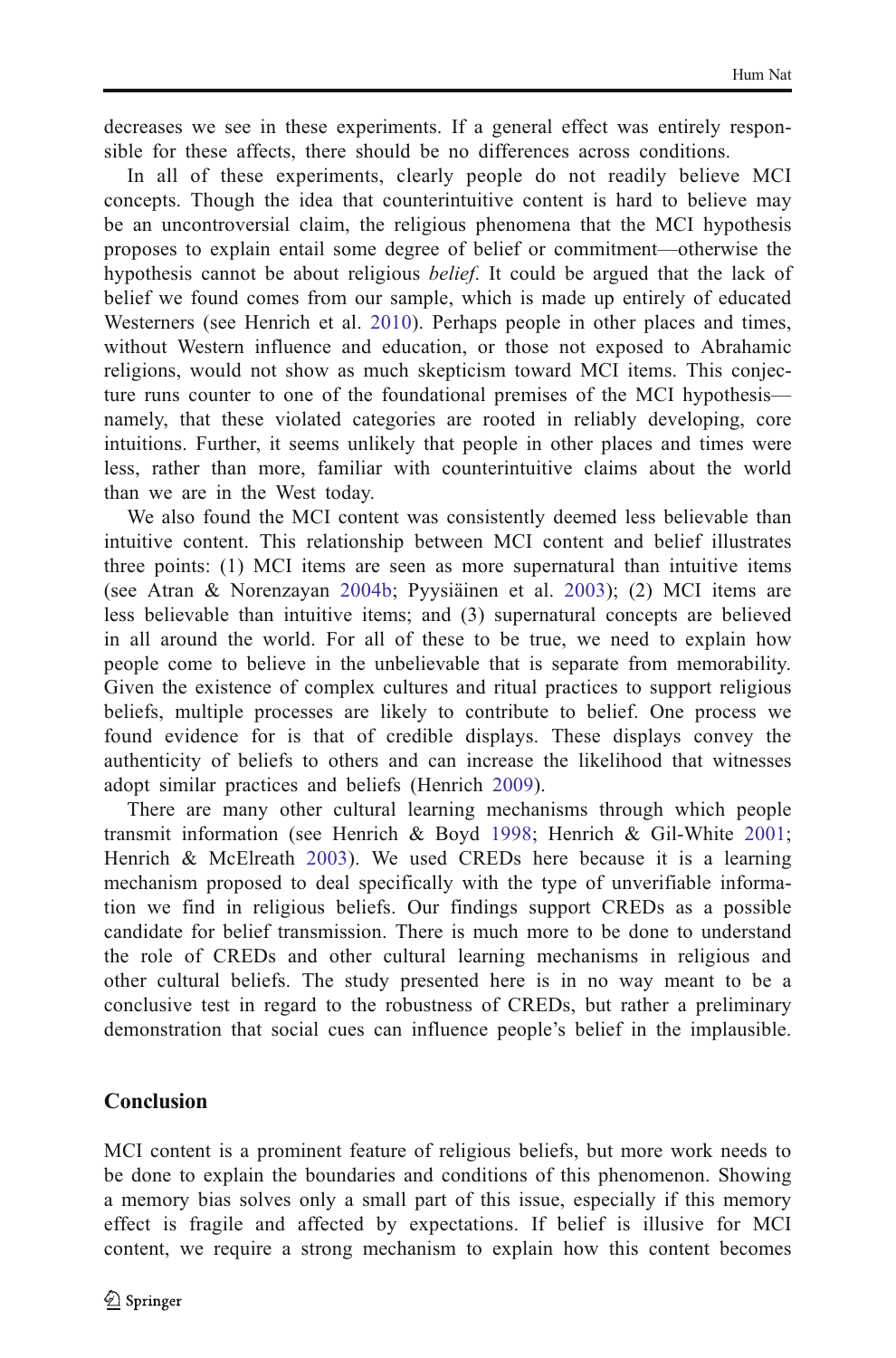<span id="page-20-0"></span>the center of belief systems. We demonstrate CREDs to be one such mechanism. Our findings suggest that cultural learning and social influence are an important part of how we come to accept counterintuitive ideas as true. These types of influences on the belief in supernatural agents and concepts require more attention and research if we wish to understand religions and their role in human psychology and behavior.

Acknowledgments The authors would like to thank Benjamin Purzycki and Adam Baimel for their helpful comments. JH would like to thank the Canadian Institute for Advanced Research and NYU's Stern School of Business. AN acknowledges support from a Social Sciences and Humanities Research Council (SSHRC) Insight Grant (435-2014-0456). We also thank the Cultural Evolution of Religion Research Consortium, funded by a generous partnership grant (895-2011-1009) also from SSHRC.

### **References**

Atran, S. (2002). In gods we trust: The evolutionary landscape of religion. Oxford: Oxford University Press.

- Atran, S., & Henrich, J. (2010). The evolution of religion: how cognitive by-products, adaptive learning heuristics, ritual displays, and group competition generate deep commitments to prosocial religions. Biological Theory, 5(1), 18–30.
- Atran, S., & Norenzayan, A. (2004a). Religion's evolutionary landscape: counterintuition, committment, compassion, communion. Behavioral and Brain Sciences, 27, 713–730.
- Atran, S., & Norenzayan, A. (2004b). Why minds create gods: devotion, deception, death, and arational decision making. [reply to commentators]. Behavioral and Brain Sciences, 27, 754–770.
- Barrett, J. L. (2004). Why would anyone believe in God? Walnut Creek: AltaMira Press.
- Barrett, J. L. (2008a). Coding and quantifying counterintuitiveness in religious concepts: theoretical and methodological reflections. Method & Theory in the Study of Religion, 20(4), 308–338.
- Barrett, J. L. (2008b). Why Santa Claus is not a god. Journal of Cognition and Culture, 8(1), 149–161.
- Barrett, J. L., & Nyhof, M. A. (2001). Spreading nonnatural concepts. Journal of Cognition and Culture, 1, 69–100.
- Bergstrom, B., Moehlmann, B., & Boyer, P. (2006). Extending the testimony problem: evaluating the truth, scope, and source of cultural information. *Child Development*, 77(3), 531–538.
- Boyer, P. (1994). The naturalness of religious ideas: A cognitive theory of religion. Berkley: University of California Press.

Boyer, P. (2001). Religion explained: The evolutionary origins of religious thought. New York: Basic Books.

- Boyer, P. (2003). Religious thought and behaviour as by-products of brain function. Trends in Cognitive Sciences, 7(3), 119–124.
- Boyer, P., & Ramble, C. (2001). Cognitive templates for religious concepts: cross-cultural evidence for recall of counter-intuitive representations. Cognitive Science, 25, 535–564.
- Brewer, W. F. (1985). The story schema: universal and culture-specific properties. In D. R. Olson, N. Torrance, & A. Hildyard (Eds.), Literacy, language, and learning (pp. 167–194). Cambridge: Cambridge University Press.
- Cohen, A. B., Siegel, J. I., & Rozin, P. (2003). Faith versus practice: different bases for religiosity judgments by Jews and Protestants. European Journal of Social Psychology, 33(2), 287–295.
- Epley, N., Akalis, S., Waytz, A., & Cacioppo, J. T. (2008a). Creating social connection through inferential reproduction: loneliness and perceived agency in gadgets, gods, and greyhounds. Psychological Science, 19, 114–120.
- Epley, N., Waytz, A., Akalis, S., & Cacioppo, J. T. (2008b). When we need a human: motivational determinants of anthropomorphism. Social Cognition, 26, 143–155.
- Ericsson, K. A., & Kintsch, W. (1995). Long-term working memory. Psychological Review, 102(2), 211–245.
- Gervais, W. M., & Henrich, J. (2010). The Zeus problem: why representational content biases cannot explain faith in gods. Journal of Cognition and Culture, 10, 383–389.
- Gervais, W. M., Willard, A. K., Norenzayan, A., & Henrich, J. (2011). The cultural transmission of faith: why natural intuitions and memory biases are necessary, but insufficient, to explain religious belief. Religion, 41(1), 389–400.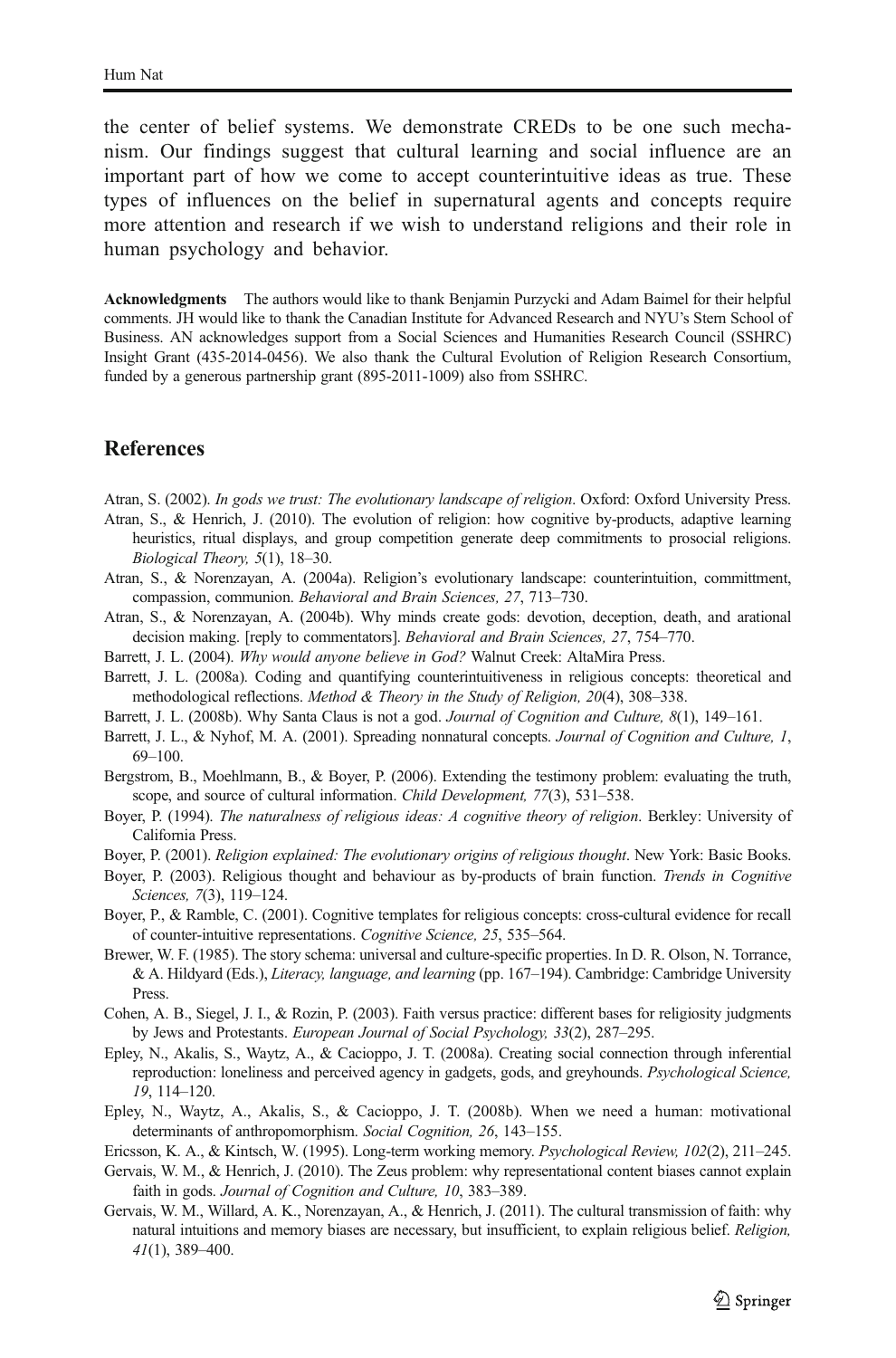<span id="page-21-0"></span>Gonce, L. O., Upal, M. A., Slone, D. J., & Tweney, D. R. (2006). Role of context in the recall of counterintuitive concepts. Journal of Cognition and Culture, 6, 521–547.

Greenhouse, S. W., & Geisser, S. (1959). On methods in the analysis of profile data. *Psychometrika*, 24, 95–112.

- Harris, P. L., & Koenig, M. A. (2006). Trust in testimony: how children learn about science and religion. Child Development, 77(3), 505–524.
- Henrich, J. (2009). The evolution of costly displays, cooperation, and religion: credibility enhancing displays and their implications for cultural evolution. Evolution and Human Behavior, 30(244– 260), 244–260.
- Henrich, J., & Boyd, R. (1998). The evolution of conformist transmission and the emergence of between-group differences. Evolution and Human Behavior, 19, 215–241.
- Henrich, J., & Gil-White, F. J. (2001). The evolution of prestige: freely conferred deference as a mechanism for enhancing the benefits of cultural transmission. Evolution and Human Behavior, 22(3), 165–196.
- Henrich, J., & McElreath, R. (2003). The evolution of cultural evolution. Evolutionary Anthropology, 12(12), 123–135.
- Henrich, J., Heine, S. J., & Norenzayan, A. (2010). The weirdest people in the world? Behavioral and Brain Sciences, 33(2–3), 61–83.
- Lang, V. A. (1995). Relative association, interactiveness, and the bizarre imagery effect. The American Journal of Psychology, 108(1), 13–35.
- Lisdorf, A. (2004). The spread of non-natural concepts. Journal of Cognition and Culture, 4, 151–173.
- McDaniel, M. A., Einstein, G. O., DeLosh, E. L., May, C. P., & Brady, P. (1995). The bizarreness effect: it's not surprising, it's complex. Journal of Experimental Psychology: Learning, Memory, and Cognition, 21(2), 422–435.
- Mesoudi, A., Whiten, A., & Dunbar, R. (2006). A bias for social information in human cultural transmission. British Journal of Psychology, 97, 405–423.
- Norenzayan, A. (2013). Big gods: How religion transformed cooperation and conflict. Princeton: Princeton University Press.
- Norenzayan, A., Atran, S., Faulkner, J., & Schaller, M. (2006). Memory and mystery: the cultural selection of minimally counterintuitive narratives. Cognitive Science, 30(3), 531-553.
- Purzycki, B. G. (2010). Cognitive architecture, humor and counterintuitiveness: retention and recall of MCIs. Journal of Cognition and Culture, 10, 189–204.
- Purzycki, B. G., & Sosis, R. (2011). Our gods: variation in supernatural minds. In U. J. Frey, C. Störmer, & K. P. Willführ (Eds.), Essential building blocks of human nature (pp. 77–93). Berlin: Springer.
- Purzycki, B. G., & Willard, A. K. (2015). MCI theory: a critical discussion. Religion, Brain & Behavior, 1–42.
- Pyysiäinen, I., Lindeman, M., & Honkela, T. (2003). Counterintuitiveness as the hallmark of religiosity. Religion, 33(4), 341–355.
- Riefer, D., & Lamay, M. (1998). Memory for common and bizarre stimuli: a storage-retrieval analysis. Psychonomic Bulletin & Review, 5(2), 312–317.
- Rubin, D. C. (1995). Memory in oral traditions: The cognitive psychology of epic, ballads, and counting-out rhymes. New York: Oxford University Press.
- Russell, Y. I., & Gobet, F. (2013). What is counterintuitive? Religious cognition and natural expectation. Review of Philosophy and Psychology, 4(4), 715–749.
- Shariff, A. F., Purzycki, B. G., & Sosis, R. (2014). Religions as cultural solutions to social living. In A. B. Cohen (Ed.), Culture reexamined (pp. 217–238). Washington, DC: American Psychological Association.
- Spelke, E. S., & Kinzler, K. D. (2007). Core knowledge. Developmental Science, 10(1), 89–96.
- Sperber, D. (1996). Explaining culture: A naturalistic approach. Oxford: Blackwell.
- Traub, R. E., & Rowley, G. L. (1991). Understanding reliability. ITEMS, 10, 37–45.
- Upal, M. A. (2010). An alternative account of the minimal counterintuitiveness effect. Cognitive Systems Research, 11(2), 194–203.
- Upal, M. A., Gonce, L. O., Tweney, R. D., & Slone, D. J. (2007). Contextualizing counterintuitiveness: how context affects comprehension and memorability of counterintuitive concepts. Cognitive Science, 31(3), 415–439.
- Waytz, A., Cacioppo, J., & Epley, N. (2010a). Who sees human? The stability and importance of individual differences in anthropomorphism. Perspectives on Psychological Science, 5(3), 219–232.
- Waytz, A., Morewedge, C. K., Epley, N., Monteleone, G., Gao, J.-H., & Cacioppo, J. T. (2010b). Making sense by making sentient: effectance motivation increases anthropomorphism. Journal of Personality and Social Psychology, 99(3), 410–435.